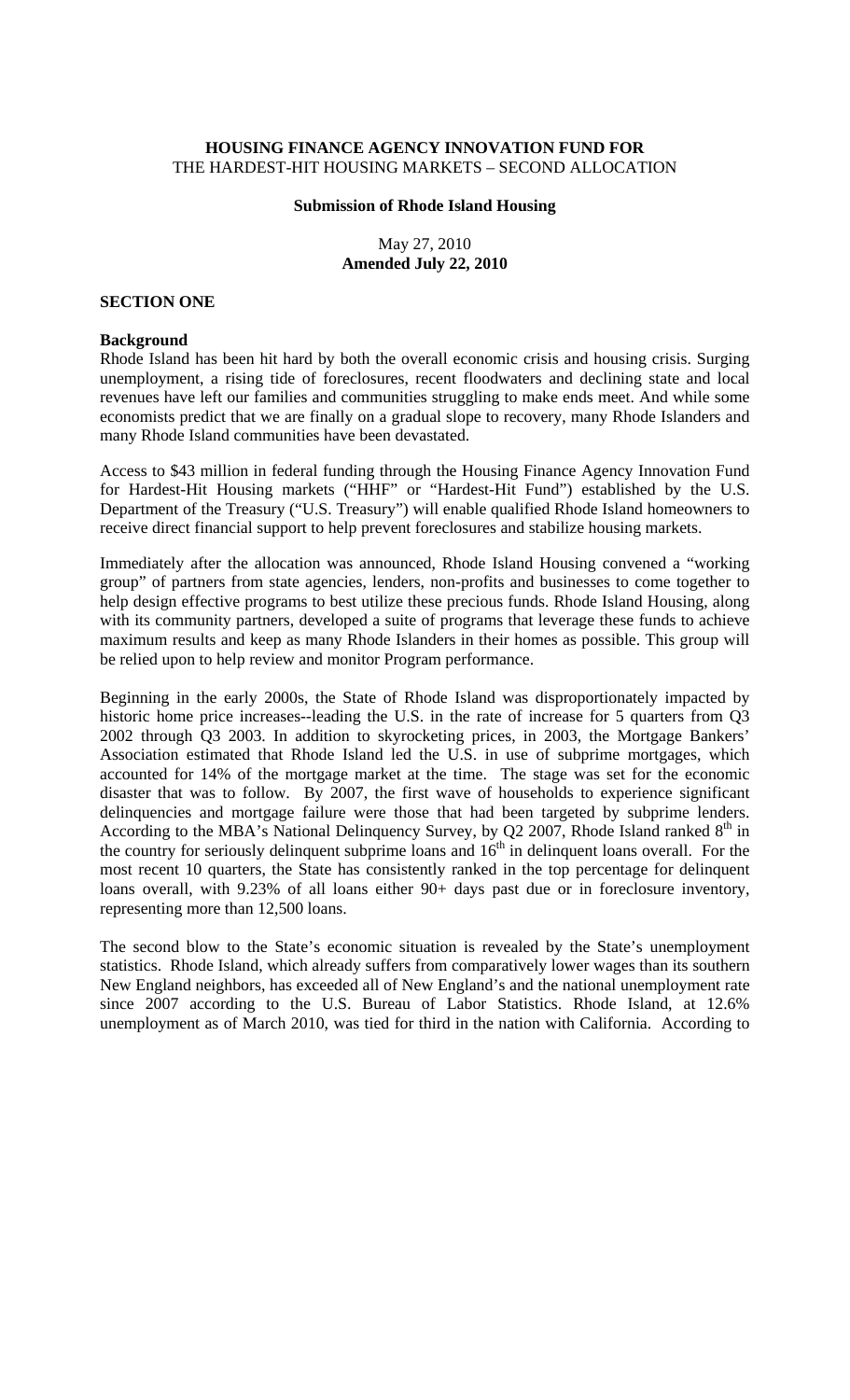the State's Department of Labor and Training, there are currently more than 106,000 open claims for unemployment insurance. Given the vast loss of income across the state, the landscape of foreclosure initiations has evolved as well from being almost exclusively a problem of the State's urban core communities to one that affects the entire State. However, given the State's population density, its urban core communities still represent a majority of the households impacted.

The working group provided thoughtful insight into the design of three primary programs which target HAMP and Non-HAMP mortgages, as well as homeowners needing additional temporary assistance. The working group demonstrated a need for some more flexible targeting for families who have been the most hardest-hit, have special circumstances and need assistance that differs from the primary programs and may be needed in higher amounts. There was also significant support for providing some assistance to families for whom the best outcome is to find an alternative place to live.

Each Program will be administered in full compliance with, all federal, state, and local laws including, but not limited to, the Equal Credit Opportunity Act and the Fair Housing Act, which prohibit discrimination on a prohibited basis in connection with mortgage transactions. Mortgage modification programs are subject to the fair lending laws. Rhode Island Housing will ensure that the Programs do not treat a borrower less favorably than other borrowers on grounds such as race, religion, national origin, sex, marital or familial status, age, ability, or receipt of public assistance income in connection with any Program.

#### **Establishment of an Eligible Entity:**

Under HHF Guidelines, an Eligible Entity must be (i) a regulated entity that is (ii) incorporated separately from state government itself, and (iii) having the corporate powers to receive HHF funds from Treasury. For the reasons set forth below, Rhode Island Housing constitutes an Eligible Entity under the Guidelines.

First, Rhode Island Housing is a regulated entity. Rhode Island Housing is public corporation established by Chapter 42 of Title 55 of the Rhode Island General Laws, The Rhode Island Housing and Mortgage Finance Corporation Act (the "Act"). Rhode Island Housing is subject to various regulatory provisions of state law, such as the Open Meetings Act, (Chapter 46 of Title 42 of the Rhode Island General Laws), the Access to Public Records Act (Chapter 2 of Title 38 of the Rhode Island General Laws), the Rhode Island Code of Ethics (Chapter 14 of Title 36 of the Rhode Island General Laws). In addition, Rhode Island Housing is subject to various sections of the Title 19 of the Rhode Island General Laws governing Financial Institutions, including Chapter 9 of Title 19, dealing with Community Obligations and Banking Offenses.

Second, although Rhode Island Housing is established and regulated by the State of Rhode Island, it is incorporated separately from state government itself, and does not constitute a part of state government. Section 42-55-4(a) of the Act provides in pertinent part:

There is authorized the creation and establishment of a public corporation of the state, **having a distinct legal existence from the state and not constituting a department of state government**, with the politic and corporate powers as are set forth in this chapter to be known as the "Rhode Island housing and mortgage finance corporation" to carry out the provisions of this chapter. (Emphasis supplied.)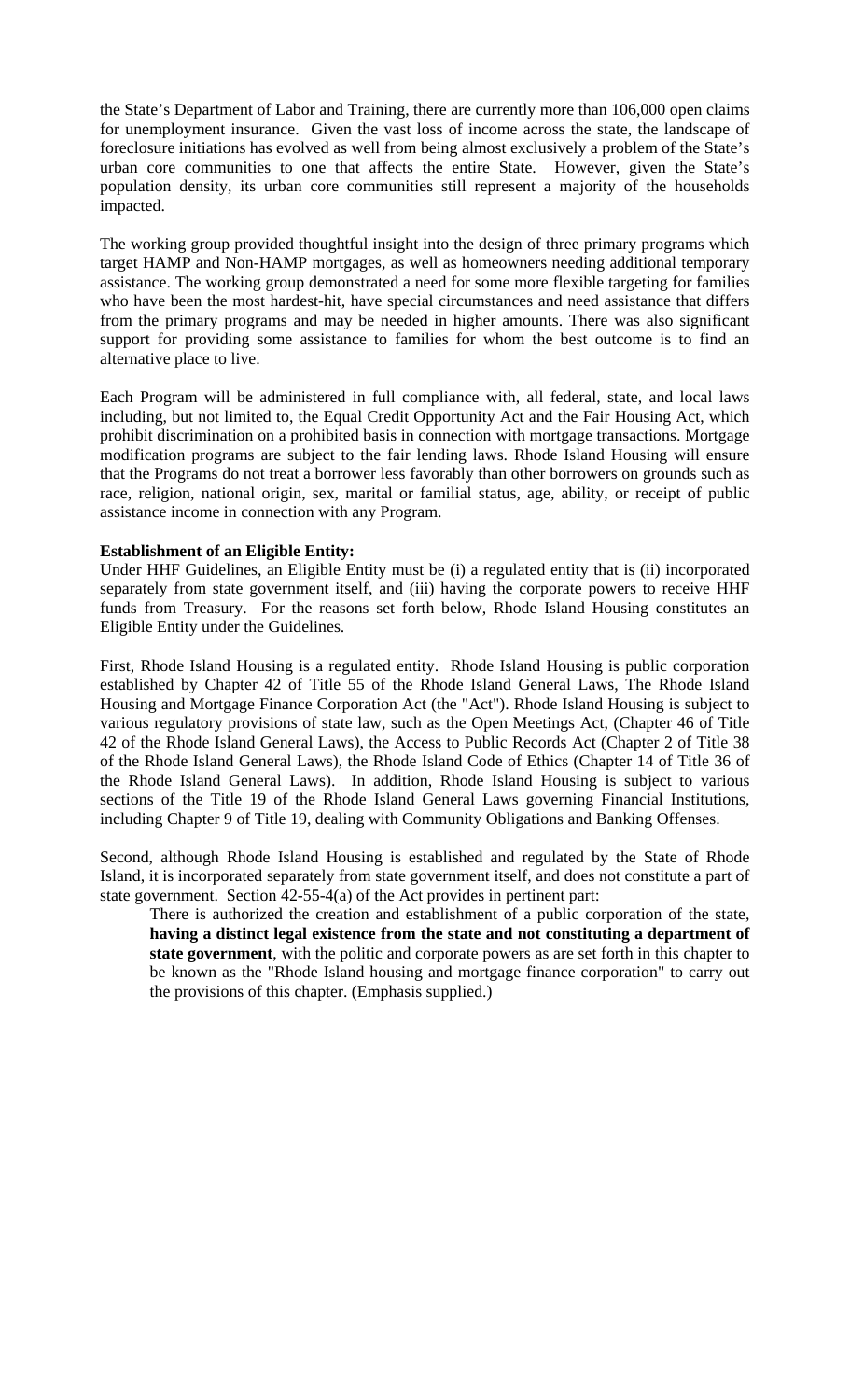Several provisions of the Act further confirm that Rhode Island Housing is not a part of state government itself. Rhode Island Housing is not a constituent part of the state budget, but is a self-supporting organization. The powers of Rhode Island Housing are vested in a seven-person Board of Commissioners. R.I.G.L. Section 42-55-4(b). The debts and obligations of Rhode Island Housing are not debts and obligations of state government. R.I.G.L. Section 42-55-19.

Finally, Rhode Island Housing has the corporate power to receive funds from Treasury under the HHF initiative. Section 42-55-5 of the Act sets forth the general powers of Rhode Island Housing. These powers include the authority to "enter into agreements or other transactions with and accept grants and the cooperation of the United States or any governmental agency or instrumentality thereof" (Section 42-55-5(8)) and the authority to "receive and accept aid or contributions from any source ... to carry out the purposes of this chapter subject to the conditions upon which the grants and contributions may be made" (Section 42-55-5(10)).

## **SECTION TWO**

## a. **Overview of Program**

As designed, these programs will create a comprehensive battle plan to fight foreclosure in Rhode Island providing assistance and relief to individuals, families, neighborhoods, communities and the state as a whole. In a state as dense as Rhode Island helping 5,000 families avoid foreclosure will have a major beneficial impact.

In considering the program design, a great deal of attention was given to the maximum amount of assistance which could be offered to homeowners, knowing that tens of thousands of Rhode Island homeowners have experienced a financial set-back and are at the risk of foreclosure. Our goal is to assist the greatest number of families in an amount sufficient to have a significant likelihood of preventing foreclosure. In addition, all eligible borrowers must document the hardship placing them at risk of foreclosure. The hardship may include unemployment or underemployment.

Rhode Island Housing's HHF Program is designed to provide alternative and flexible assistance options. The maximum amount of assistance is targeted at \$6,000 per household, although up to \$30,000 in assistance may be available in exceptional circumstances to targeted homeowners. Most funds will be provided in the form of a zero-percent interest loan forgivable at 20% per year over 5 years, if the homeowner fulfills his or her obligations under the assistance agreement. In addition, grants may be provided under one of the programs described below.

Rhode Island Housing proposes four programs:

- 1. Loan Modification Assistance for HAMP Customers (LMA-HAMP)
- 2. Loan Modification Assistance for Non-HAMP Customers (LMA-Non-HAMP),
- 3. Temporary and Immediate Homeowner Assistance (TIHA)
- 4. Moving Forward Assistance (MFA)

There are two major categories of lenders serving Rhode Island homeowners. One group consists of large national lenders who participate in the federally structured HAMP program. While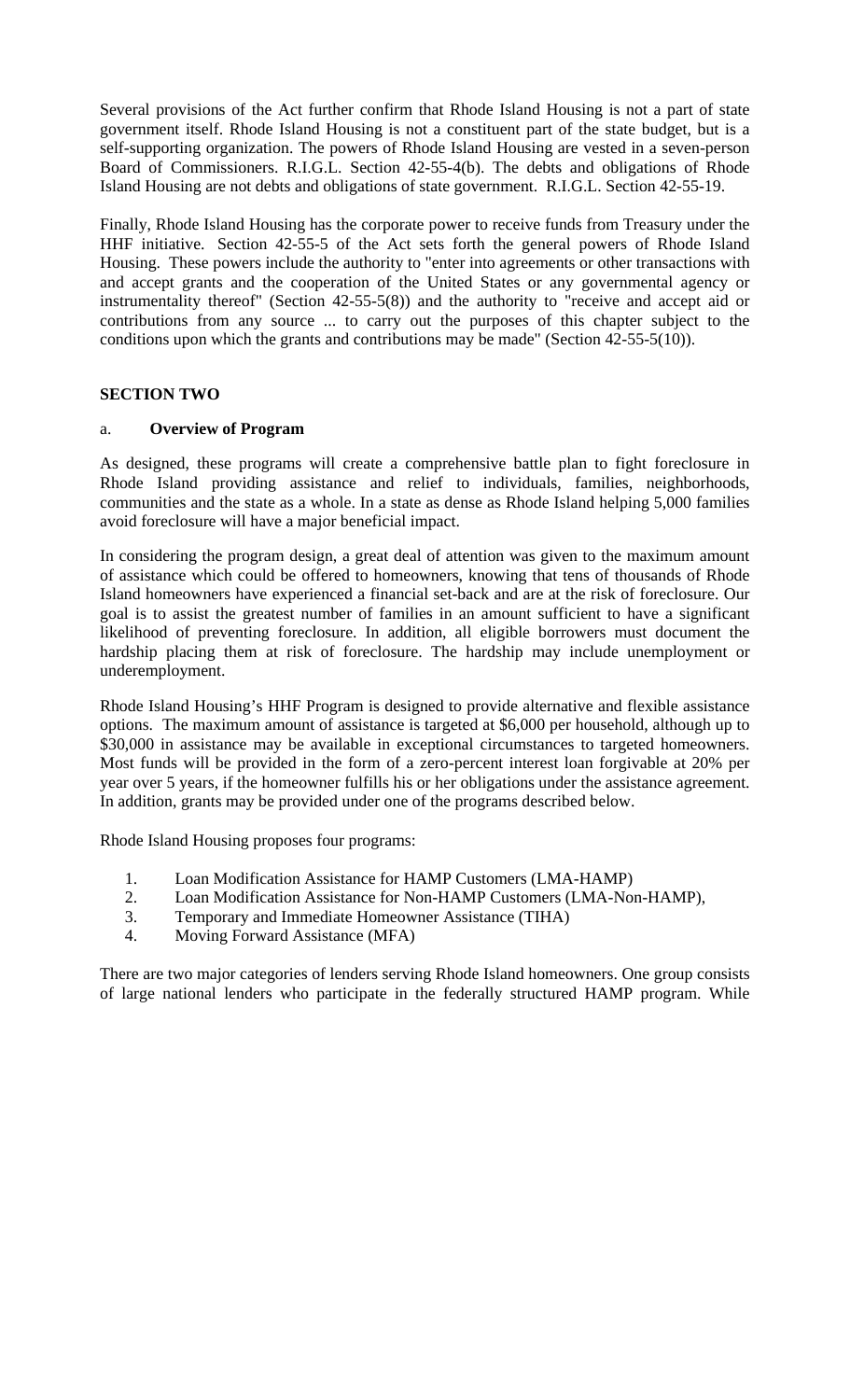HAMP does provide federal funds to help the homeowner and the lender, it also comes with major limitations, particularly for unemployed borrowers.

The other major category of lenders consists of smaller lenders not governed by HAMP who may also offer local servicing. Two of the major proposed programs, LMA-HAMP and LMA-Non-HAMP, address these two classes of lenders and contributes up to \$6,000 per transaction to help lenders and borrowers reach a settlement that allows the homeowner to remain in the home. Additional aid may be available to targeted homeowners under Temporary and Immediate Homeowner Assistance (TIHA).

The third major program, TIHA, provides other temporary or immediate assistance to prevent foreclosure. The TIHA program also has a limit of \$6,000. Borrowers accessing either the LMA-HAMP or the LMA-Non-HAMP programs can receive additional assistance under the TIHA program up to \$2,500 to supplement a mortgage workout. Additionally, up to \$30,000 in assistance may be available to targeted homeowners under Temporary and Immediate Homeowner Assistance (TIHA).

Funds provided under the fourth program, MFA, for those who can no longer afford to stay in their home, are capped at \$4,000 and will be in form of a grant. Additional aid may be available to targeted homeowners under Temporary and Immediate Homeowner Assistance (TIHA).

In total, these much-needed HHF funds will bring relief to nearly five thousand homeowners at risk of losing their homes due to job loss or other financial hardship that has occurred beyond the homeowners control since the inception of the mortgage loan. We will be targeting Rhode Islanders who are struggling due to job loss and job cutbacks. Our hope is that our lender partners will see that, in helping to leverage the program, they not only will help their existing customers, but will free up other money for new customers. When done right, the effects of this investment will be felt throughout the business community and the neighborhoods for the long term. Rhode Island Housing's goal is to design, implement and manage programs to help prevent foreclosures and stabilize housing markets.

Throughout the life of the HFA Hardest-Hit Fund Program, Rhode Island Housing will monitor program performance adopt new Programs and / or re-allocate funding across Programs based on Program performance subject to review and approval by U.S. Treasury.

Each proposed program is further described below.

## **1. Loan Modification Assistance for HAMP Customers** (LMA-HAMP)

HAMP is the primary federal foreclosure prevention program for major lenders and is designed to assist at-risk homeowners avoid foreclosure by reducing monthly mortgage payments through loan modifications. Under the HAMP program, the federal government provides direct incentives for homeowners and lenders to renegotiate mortgage payments to a sustainable level. The lender is responsible for reducing payments to 38% of the borrower's current gross monthly income and the federal government will share in a further reduction to 31% of borrower's current income. Lenders conduct an analysis comparing the net present value (NPV) cost of modifying the loan pursuant to HAMP guidelines versus the NPV cost of foreclosure. There is evidence that, in many circumstances, less than \$10,000 can reverse an adverse decision arising out of that analysis.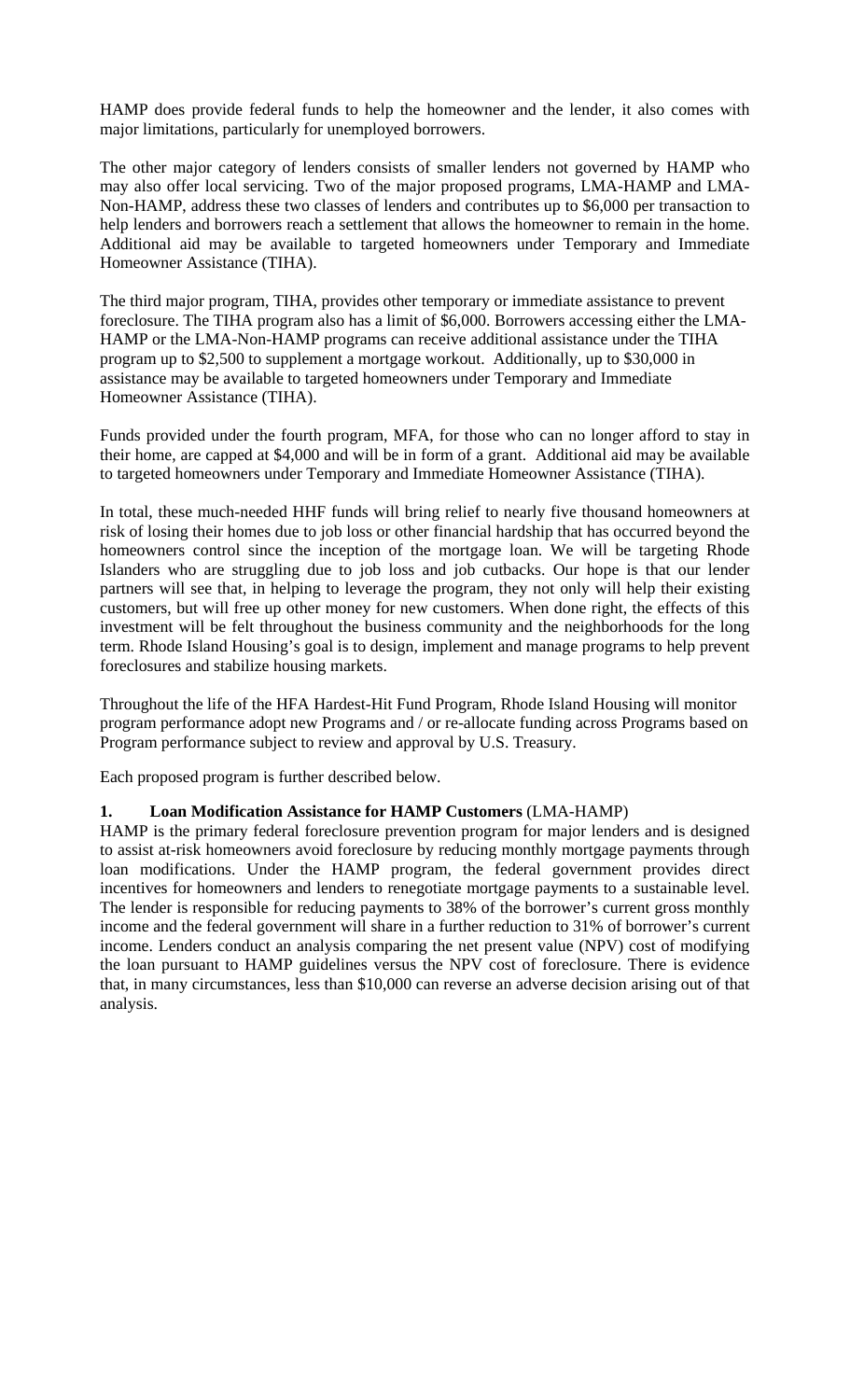LMA-HAMP program will provide up to \$6,000 in assistance to allow the homeowner to qualify for a HAMP modification provided that: (i) the Lender can document that it has made contributions having a value of at least an equal amount, (ii) the borrower contributes at least 20% of the advanced amount and (iii) a HAMP modification agreement for a minimum 5-year term is signed by the borrower and lender. The lender contribution may be in the form of an interest rate reduction, extension of the mortgage term or principal forbearance or forgiveness. Forgiveness or forbearance of late fees or costs of collection will not be counted toward the match. In addition to the \$6,000 permitted under this program, an additional \$2,500 may be available under the Temporary and Immediate Homeowner Assistance program for special circumstances, such as where the borrower has insufficient funds to provide the match, where there may be a third-party creditor, or when an escrow shortfall needs addressing. In addition, up to \$30,000 in total assistance may be available for targeted homeowners who are at risk of foreclosure through the TIHA program.

Payments under this program will be made to the lender or third-party on behalf of the borrower on a monthly or lump sum basis. If the lender elects to participate in this program, they must agree in writing to participate in mediation with a HUD-approved counseling agency if the borrower subsequently becomes more than 60 additional days delinquent within the 5 year modification period, before it can proceed to foreclosure.

All borrowers participating in this program option must work through a HUD-approved counseling agency for eligibility screening and intake.

Goal: 1,150 families Budget: \$6.90 million

**2. Loan Modification Assistance for Non-HAMP Customers (**LMA-Non-HAMP) Many local and regional lenders do not participate in the HAMP program. Many of their customers are also struggling to meet mortgage payments. LMA-Non-HAMP will provide up to \$6,000 to assist the borrower and lender to achieve a workout. As a condition of participating in this program, lenders must agree to assume the full cost of modifying the loan, for a minimum of 12 months, to a payment amount that is 38% of the borrower's income ("debt to income ratio" or "DTI") based on the borrower's income *at the time when the loan was originally made.*  Assistance under this program will be made to the lenders to further modify the loan to reduce the payment to a level that is 35% or 31% housing debt to income ratio based *on the borrower's current income*. The lender will match HHF funds on a one-for-one basis to fund these additional reductions, subject to a \$6,000 cap of HHF assistance. The lender contribution may be in the form of an interest rate reduction, extension of the mortgage term or principal forbearance or forgiveness. Forgiveness or forbearance of late fees or costs of collection will not count toward the match. The lender must agree in writing to mediation with a HUD-approved counseling agency if the borrower becomes more than 60 days delinquent and is at risk of foreclosure during the subsequent 24 month period before it can proceed to foreclosure.

Lenders participating in this program who demonstrate local servicing capability may access the program directly. In other circumstances the borrower must be represented by a HUD-approved counseling organization. An additional \$2,500 may be available under the Temporary and Immediate Assistance program in special circumstances where there may be a third-party creditor or escrow that needs addressing. In addition, up to \$30,000 in total assistance may be available for targeted homeowners who are at risk of foreclosure through the TIHA program.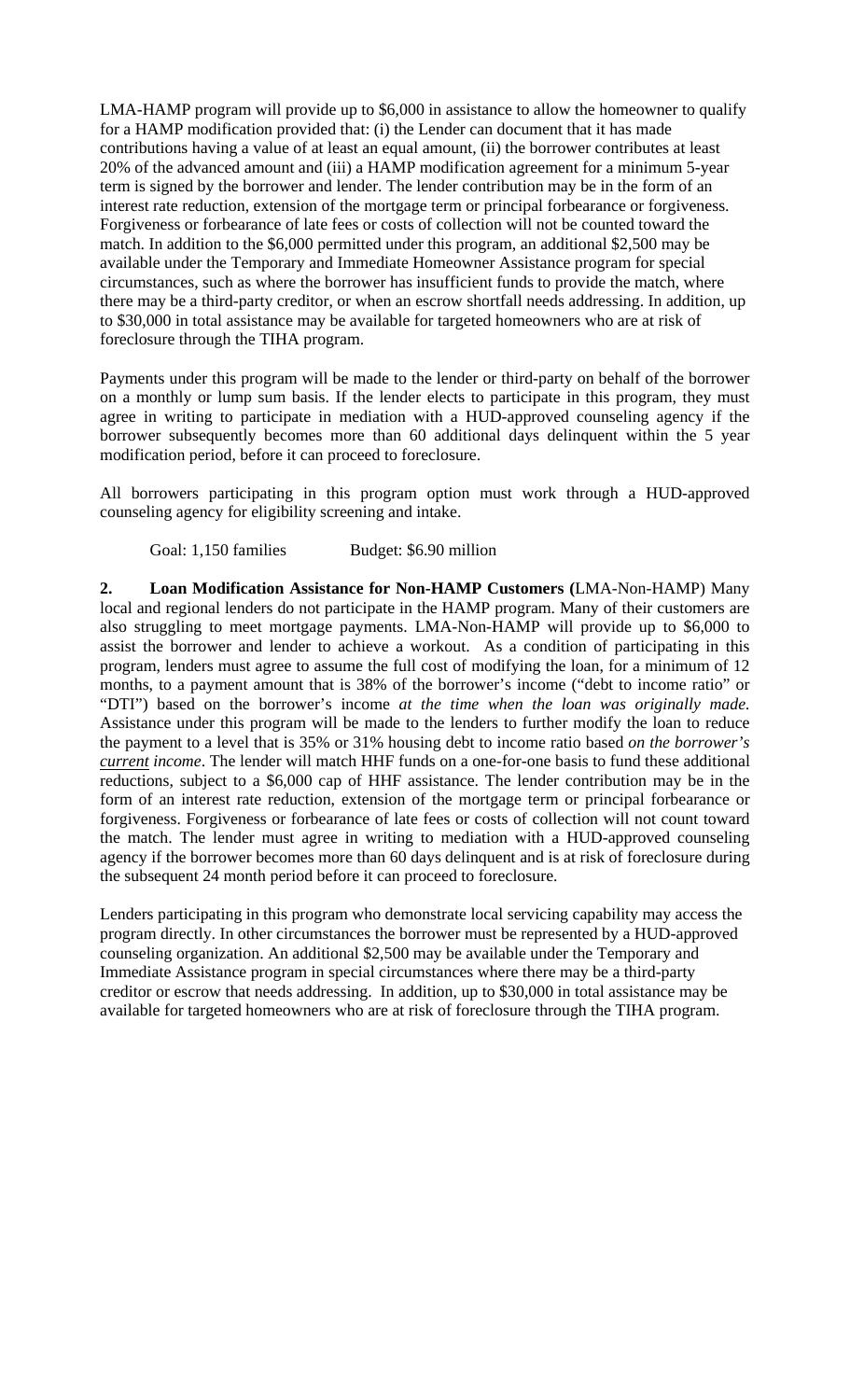Goal: 1,500 families Budget: \$9.0 million

#### **3. Temporary and Immediate Homeowner Assistance (TIHA)**

There are many situations where payments made by or on behalf of the borrower toward the first mortgage are not sufficient to prevent an avoidable foreclosure. These include, but are not limited to, situations where a borrower has had a temporary loss of income or increase in expenses that have created a first mortgage delinquency or another delinquency that has or may result in a default under the first mortgage, which, if not cured, may result in foreclosure. This situation could arise even when the borrower's current income may be sufficient to pay the first mortgage going forward. There are also situations where a borrower cannot provide the matching funds needed under LMA-HAMP or LMA-Non-HAMP, or where the borrower needs temporary supplemental mortgage payment assistance for the borrower and lender to agree on a mortgage modification. This is frequently the result of a temporary interruption in or reduction of employment.

Borrower must be able to document the reason for the hardship and will be required to complete a Hardship Affidavit. A hardship is defined as an uncontrollable increase in housing expense or an uncontrollable decrease in income that has placed the homeowner at risk of foreclosure. Additionally, the homeowners combined income loss or expense increase under the TIHA program must be greater than the indicated percentage of income at the time the loan was made according to the following schedule:

| <b>Income Level</b>  | Combined minimum income loss or cost increase |
|----------------------|-----------------------------------------------|
| less than $$35,000$  | up to $5%$                                    |
| \$35,001 to \$50,000 | 5%                                            |
| \$50,001 to \$65,000 | 10%                                           |
| \$65,001 to \$80,000 | 15%                                           |
| above \$80,000       | 20%                                           |

The maximum amount of assistance under TIHA is \$6,000 per household, but is limited to \$2,500 when the maximum assistance has been provided under LMA-HAMP or LMA Non-HAMP. The combined assistance permitted under these programs is \$8,500 per household and may be made on a lump sum or monthly basis. In addition, up to \$30,000 in total assistance may be available for targeted homeowners who are at risk of foreclosure. Target homeowners include:

- HHF-eligible homeowners age 62 and over who are unable to refinance an unaffordable mortgage and need assistance to meet the lender's minimum refinancing requirements
- HHF-eligible homeowners who have a deed restricted property and have received federal or state subsidies and are at risk of foreclosure.
- HHF-eligible multi-family property homeowners who have experienced a loss of rental income that has compromised their ability to afford their mortgage payment.
- HHF-eligible homeowners who have received FEMA or other federal flood assistance and still need assistance due to extensive property damage

Payments under this program may only be advanced upon a determination that such payment is essential to preventing an otherwise avoidable foreclosure.

Goal: 1,800 families Budget: \$16.5 million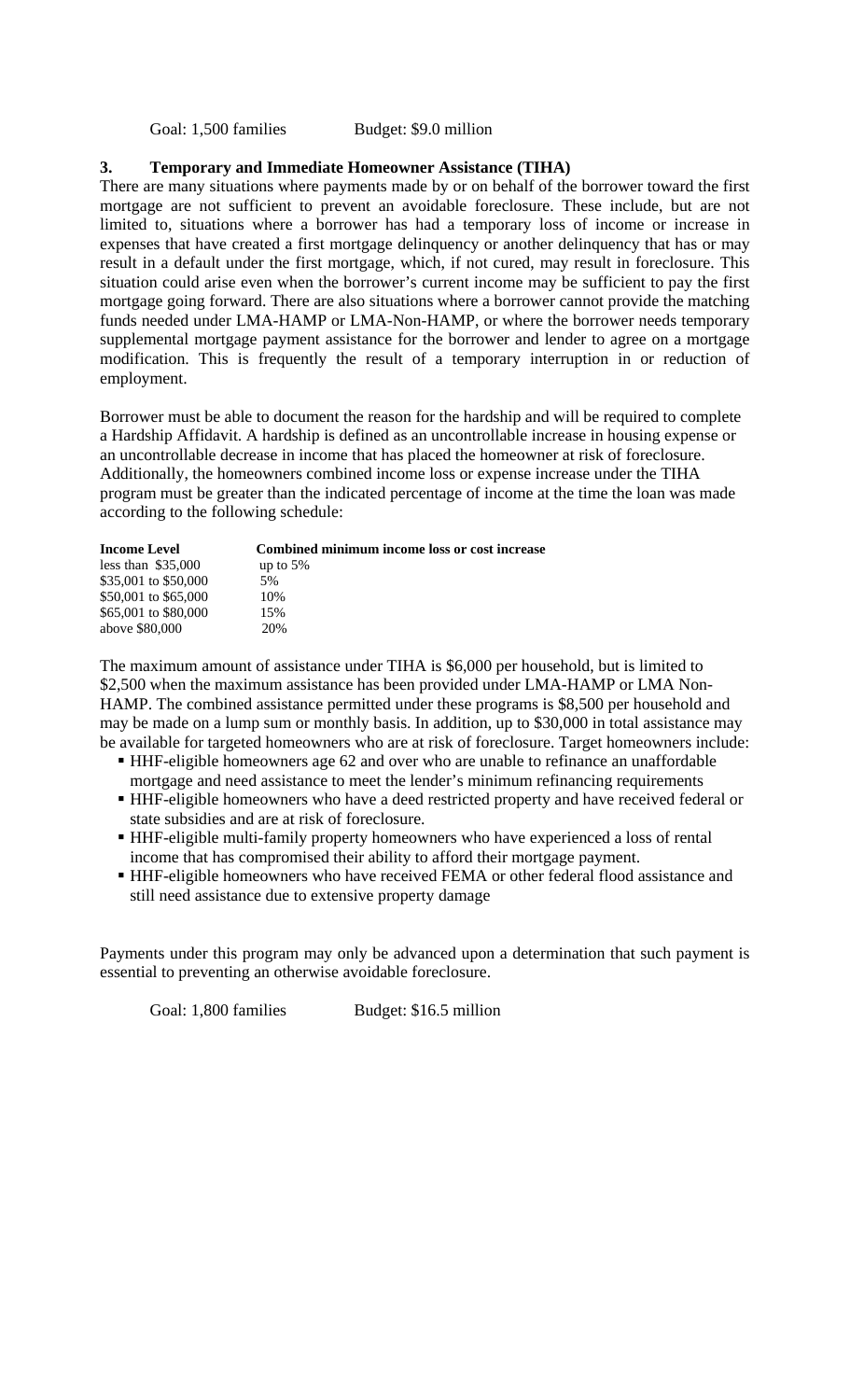## **4. Moving Forward Assistance (MFA)**

This program is designed to provide eligible homeowners with assistance to facilitate a short sale or deed-in-lieu of foreclosure when it is determined that they can no longer afford to stay in their home. It can be used only when other federal programs are not available.

In some circumstances the best outcome for borrower, lender and community may be for the borrower to relinquish the property in an orderly process. MFA assistance can take the form of a contribution to the primary or secondary lender to help facilitate a short sale or deed in lieu of foreclosure. It could also be used to provide the borrower relocation assistance including a security deposit/first and last months rent, moving expenses, moving van expenses, or utility deposit MFA assistance could be used to satisfy subordinate or superior real estate tax liens against the real estate that prevent the homeowner from transferring clear title. These liens may include judgments, mechanics liens, defects, inheritance taxes, water fess, fire district or sewer fees, condo fees, PUD lien sale or other legal encumbrances on the property or to satisfy judgments or loan deficiency balances resulting from a short sale.

Funds will be provided directly to the ultimate recipient (i.e. lender, apartment owner), not through the borrower. Assistance under this program will be limited to \$4,000 per family; \$1,500 to facilitate a short sale or deed in lieu of foreclosure and \$2,500 to assist the homeowner with relocation. Additionally in special circumstances, up to \$30,000 aid may be available through the TIHA program to facilitate a short sale or deed-in-lieu of foreclosure for homeowners of targeted properties that are at risk of foreclosure. Targeted homeowners are:

• HHF-eligible homeowners who have a deed restricted property and have received federal or state subsidies and are at risk of foreclosure.

Goals: 550 families Budget: \$3.5 million

## **B. General Program Guidelines**

- **Hardship.** Eligible borrowers receiving HHF Program funds must be able to document hardship circumstances that have occurred subsequent to the making of the loan and places the borrower at risk of foreclosure. A hardship is defined as an uncontrollable increase in housing expenses or an uncontrollable decrease in income. Examples of a hardship include: unemployment, reduction of income, underemployment, death or disability in family, unforeseen medical expense, and costly home repairs. A loss of home value does not, in itself, constitute a financial hardship, but may be considered a contributing factor in the evaluation of the request for assistance. Assistance will be commensurate with the severity of the hardship, up to the maximum amount allowed for the specific program. Assistance is only available to households who have exhausted all options in remaining current on their mortgage payments. Overall financial assistance is capped at \$8,500 per eligible owner-occupant household except in exceptional circumstances where up to \$30,000 of assistance may be available to targeted homeowners.
- **Income Limits.** Rhode Island's Mortgage Revenue Bond income limits apply to all assistance programs. These eligibility limits are based on current income and family size.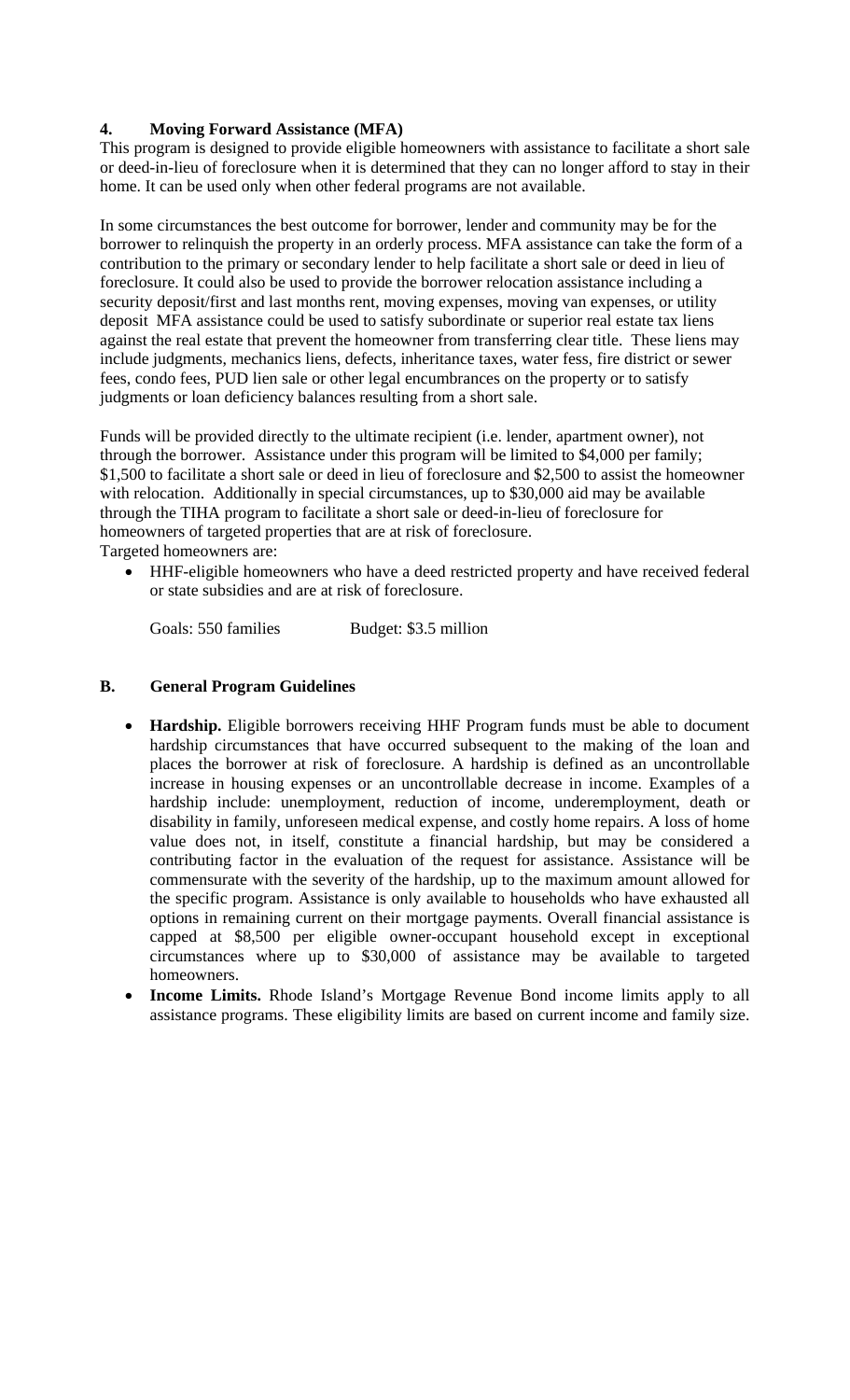They are generally up to 140 percent of area median income. Currently, one or two person households can earn up to \$87,800. Households of three or more can earn up to \$102,400.

- **Eligible Properties.** Assistance will be provided to owners of one-to four-family properties and condominiums only if the owner occupies one unit in the structure as their primary residence provided the original mortgage was not greater than \$729,750 as specified in the 'Treasury's Guidelines for HFA Proposal Submission'.
- **Targeting.** If the volume of requests for assistance under the program exceeds the available funds, priority shall be given to the communities which have the highest levels of unemployment and foreclosures. Otherwise, financial assistance will be available to qualified hardest hit borrowers throughout Rhode Island.
- **Intake.** Funding reimbursement will be provided to HUD-approved counseling organizations, certified by Rhode Island Housing, under the Hardest-Hit Fund guidelines who provide intake and modification/work-out services. HHF-certified counseling organizations will receive \$200 for each fully completed intake application and an additional \$400 for each successful work-out. The post-intake work may be delegated to another HUD-approved and Rhode Island Housing HHF-certified counseling organization. Rhode Island Housing's HelpCenter is a HUD-approved counseling center and may provide intake and modification/work-out to participants in the Hardest-Hit Program and be reimbursed in the same manner as other HUD approved counselors. Intake screening will determine eligibility for the HHF Program.
- **Documentation.** All borrowers seeking assistance under these programs must provide full documentation of personal and financial circumstances including copies of federal tax returns and authorization to verify such documentation. All lenders/servicers participating in these programs must certify in each circumstance that they have not provided assistance to other borrowers in a manner that covers similar items that are being funded by this assistance. Borrowers and lenders/servicers must provide an affidavit certifying the accuracy of submitted documentation and acknowledging that providing false information in order to obtain these funds may result in criminal prosecution as well as a civil action to recover the funds.
- **Eligibility of Rhode Island Housing Borrowers.** Rhode Island Housing borrowers are eligible to participate in any of the programs described above except for the HAMP loan modification assistance program.

## b. **Population served and allocation methodology**

#### *Methodology*

In response to the U.S. Treasury's proposal guidelines that require Rhode Island Housing to identify the population served and the allocation methodology, Rhode Island Housing collected data from a variety of sources including major lenders, loan servicers, mortgage loan repositories, the State of Rhode Island Department of Labor and Training and the Federal Reserve Bank of Boston, among others, and shared information on delinquencies and unemployment with the working group. The consensus of the working group is that the unemployment crisis and record numbers of foreclosures have impacted every community in the State of Rhode Island and therefore eligible participants may live in any community. However, given the geographic concentration of delinquencies and unemployed Rhode Islanders, we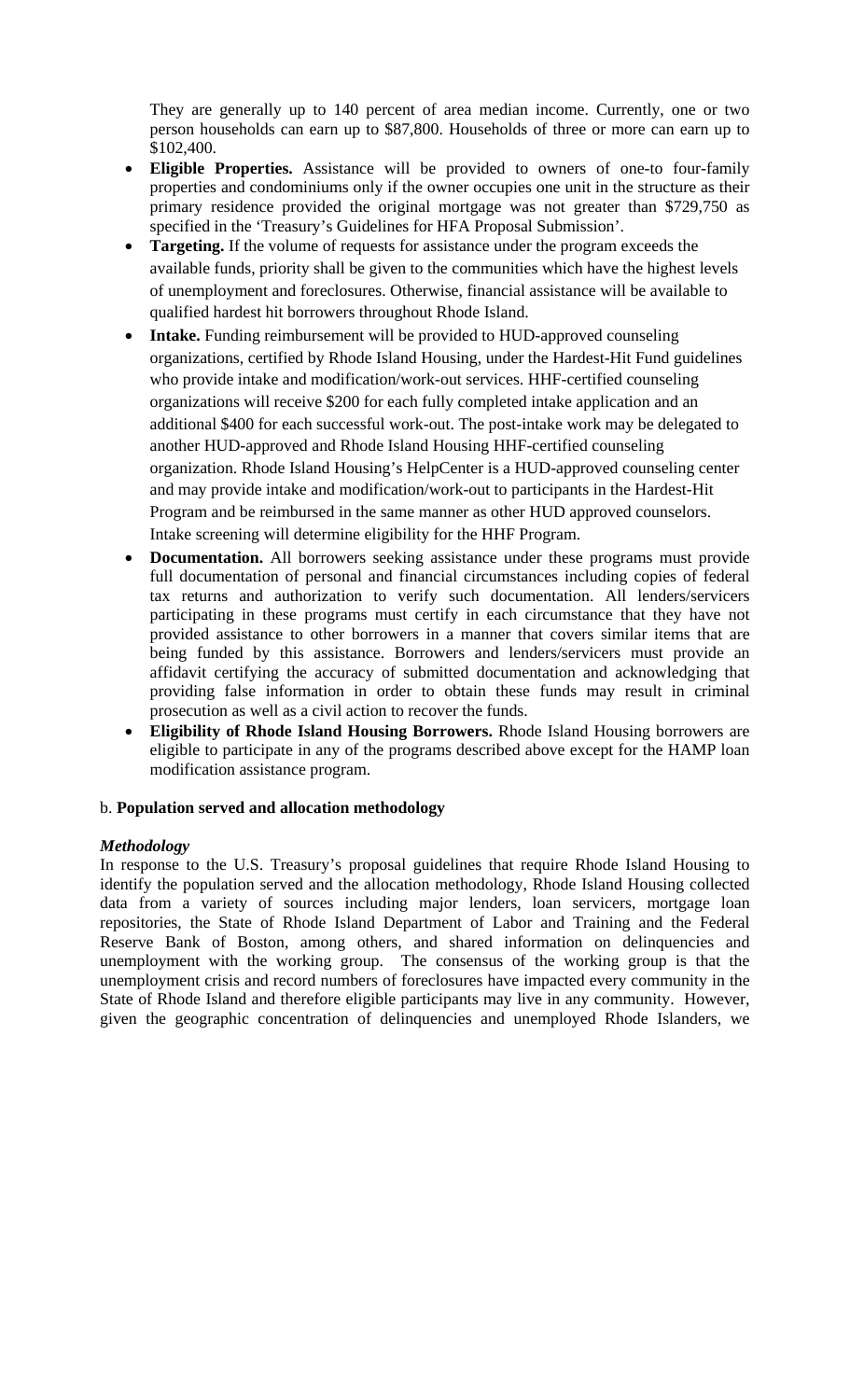expect that the funds will be concentrated within the 12 communities in the State most impacted by foreclosures and will primarily be spent in communities with an unemployment rate in excess of 12%.

In designing the various programs for the Hardest Hit Fund, we have attempted to maximize the number of homeowners who will be assisted by the program by offering a variety of flexible approaches to meet most circumstances. We are projecting assistance to a total of 5,000 homeowners over a twenty-four month period. This number is based on the limits of funding available as well as an analysis of recent loan delinquencies and data from our NeighborWorks® America, National Foreclosure Mitigation Counseling (NFMC) grant program. By offering intake and triage through our partner non-profit counseling agencies in the community as well as through our HelpCenter, which is located in downtown Providence, and through our outreach efforts, we will be reaching out to borrowers in the areas with the highest concentration of need.

Hardest Hit Funds will be available for distribution 30 days after U.S. Treasury approval of Rhode Island's plan. We anticipate the Program life to be 24 months.

Rhode Island Housing acknowledges that one of the current hindrances to loan modification programs is the difficulty associated with the transfer of borrower financial information and program documents to and from loan servicing operations. We will make every effort to build working relationships that streamline current processes to deliver assistance to HHF Program recipients as expeditiously as possible.

It is anticipated the Rhode Island Housing programs which includes Land Bank, Construction Loans, Home Repair Loans, and Home Equity Conversion Mortgages may interact with the HHF Programs. Lender contributions may include one-for-one match, short sales or deed in lieu of foreclosures, loan modifications, loan forbearances, Home Equity Conversion Mortgages, Home Repair Loans and lender contribution to the Hardest of Hardest-Hit sub-initiatives pool of fund. c. **Demonstration of capacity to implement** 

## **Background on Rhode Island Housing**

For more than 35 years, Rhode Island Housing has been making it easier for people to make Rhode Island their home.

We provide low-interest loans, grants, education, advocacy and consumer counseling to help our customers rent, buy and retain their homes. We also offer special programs to ensure that these homes are safe and healthy. From our rental assistance programs, Homebuyer Education and safe, affordable mortgages, to our partnerships with developers and our work with non-profit community organizations, Rhode Island Housing is the state's leading resource for addressing housing needs.

Working together - with our residents, community partners, businesses and city, town and state leaders- we have helped more than 60,000 families buy homes and have financed the creation of more than 14,000 homes to rent that low- and moderate-income Rhode Islanders now call home. Over the past three decades, we have invested \$3.2 billion in the purchase, construction or renovation of homes and apartments in Rhode Island to make them safe and healthy.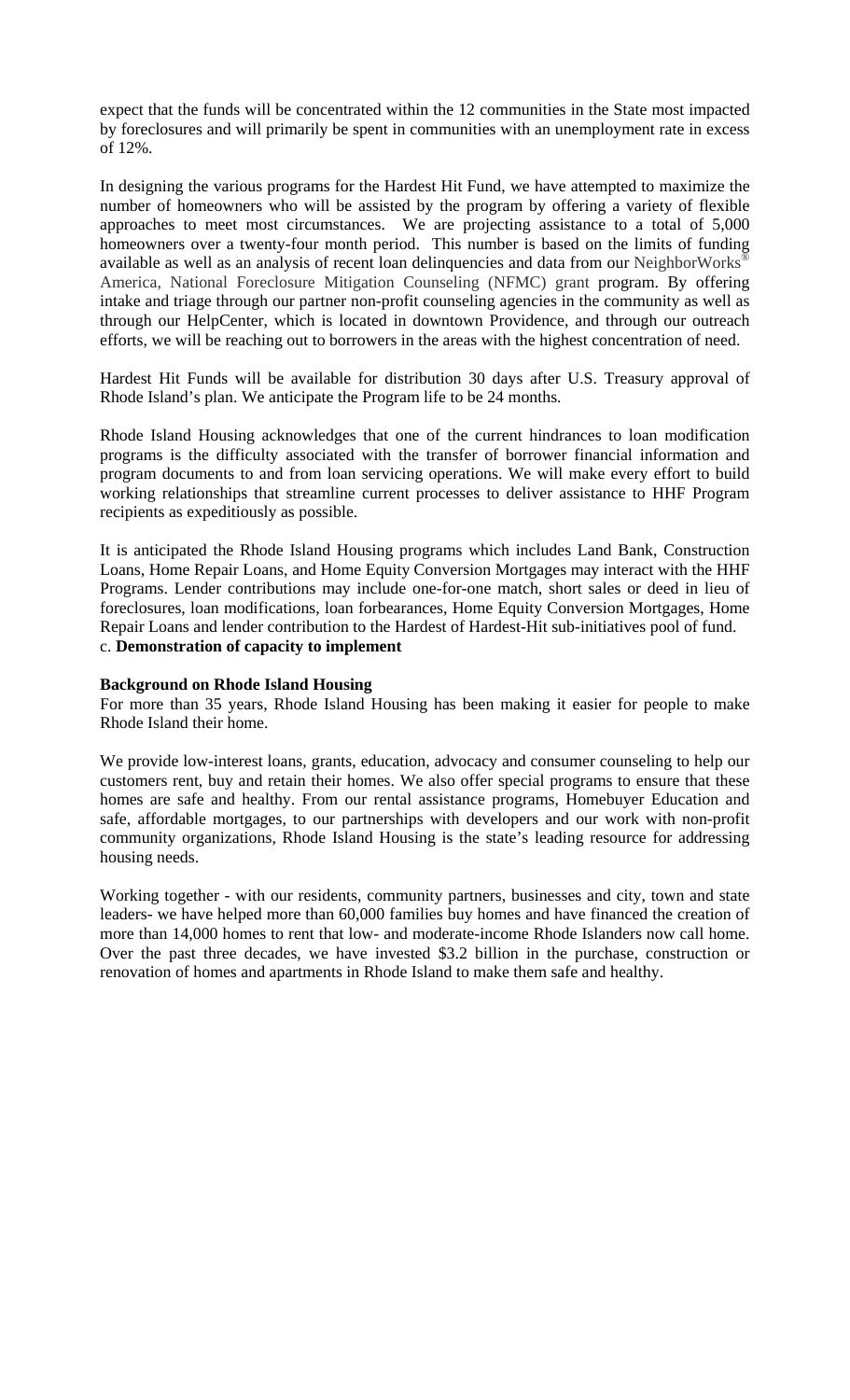In response to the foreclosure crisis, Rhode Island Housing HelpCenter opened its doors in November of 2007. The HelpCenter was created to serve as a triage center and provide free independent, comprehensive counseling and partner referrals to Rhode Island families at risk of losing their homes. To date over 7,000 families have sought assistance from the HelpCenter. Our trained HUD-approved counselors have provided direct counseling and negotiated with lenders to assist over 3,000 families avoid foreclosure.

Rhode Island Housing is a self-sustaining public agency, which generates its own operating income, without state funding. Everything we earn is reinvested to provide safe, healthy homes for Rhode Islanders. We were formed by the State Legislature to tackle Rhode Island's widespread, critical housing issues, but we do so as a private entity, bringing about 400 million in investor dollars into the state each year, by selling tax-exempt bonds.

Rhode Island Housing has earned 13 national housing awards for our innovative and effective programs. Rhode Island Housing is one of a handful of state housing finance agencies nationwide to have earned Standard & Poor's "Top Tier" designation, a tribute to our management capability and fiscal responsibility.

## **Experienced Staff**

Rhode Island Housing's lending, servicing and counseling programs are managed and administered by a team of experienced senior staff who collectively have over 200 years of experience in mortgage finance, affordable housing bond program development and administration. Rhode Island Housing's Management Staff, titles and years of experience are as follows:

## **Richard Godfrey, Executive Director**

Mr. Godfrey joined Rhode Island Housing in November 1993 as Executive Director. Prior to his appointment, he was a partner in the law of Hannock Weisman from 1990 to 1993 and the law firm of Hawkins, Delafield and Wood from 1988 to 1990, specializing in financial and urban development matters. Mr. Godfrey served as the Deputy Treasurer and Executive Director of the Department of the Treasury of the State of New Jersey from 1986 to 1988, and held a number of positions at the New Jersey Housing and Mortgage Finance Agency from 1978 through 1986, including Acting Executive Director and Deputy Director. Mr. Godfrey holds a bachelor of Arts in Architecture and Urban Planning from Princeton University and Juris Doctorate from Seton Hall University.

#### **Susan Bodington, Deputy Director of Programs**

Ms. Bodington joined Rhode Island Housing in 1991 and served as the HOME Program Coordinator from 1992 to 1993. She then served as Assistant Director for Housing Policy until her appointment as Director of Policy in 1998. She was appointed Deputy Director of Programs in September, 2003. Prior to joining Rhode Island, Ms. Bodington was Community Development Programs Manager for the State of Rhode Island from 1985 to 1991 and previously held planning and community development positions with the Cities of Providence and East Providence. Ms. Bodington holds a Bachelor of Arts degree in Economics from Smith College.

## **Thomas F. Hogg, Deputy Director & CFO**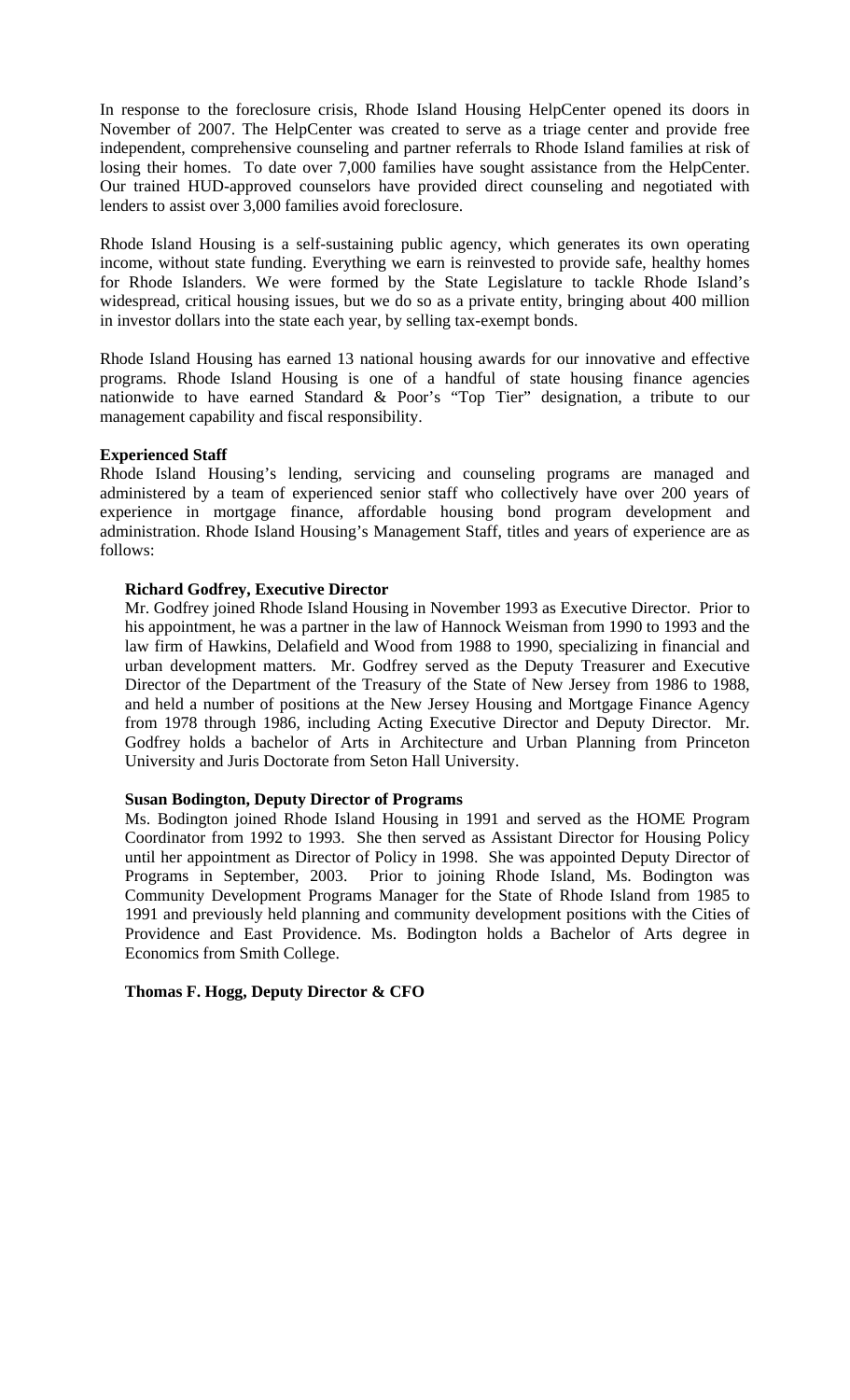Mr. Hogg joined Rhode Island Housing in October, 1994 as Chief Financial Officer and Director of Staff Operations. He became Deputy Director of Finance for Rhode Island Housing in 1998. Prior to his appointment, he was Vice President and Treasurer of RIAC, a company that raised private capital for the purpose of purchasing financial institutions from the Resolution Trust Corporation. From 1970 to 1993, Mr. Hogg held a variety of positions at Old Stone Corporation, a financial services company, including Executive Vice President of Finance. Mr. Hogg holds a Bachelor of Arts degree in Economics/Engineering from Brown University and a Master of Business Administration degree from the University of Rhode Island.

#### **Cathleen A. Paniccia, Director of Homeownership**

Ms. Paniccia joined Rhode Island Housing in June, 1995 as its Director of Homeownership Opportunities Programs. Ms. Paniccia is responsible for the agency's single family mortgage programs design and production. Ms. Paniccia was responsible for establishing the agency's in-house mortgage servicing operation, retail loan production center and the agency's HelpCenter, an independent, HUD-approved counseling agency dedicated to providing professional support and education to help Rhode Islanders at risk of foreclosure. Prior to her appointment, Ms. Paniccia was Senior Vice President responsible for Old Stone Bank's Residential Mortgage Department from 1990 to 1995. Between 1976 and 1995, she held various management positions within the residential lending and servicing areas of Old Stone Bank, Rhode Island Hospital Trust National Bank and Mercury Savings and Loan. Ms. Paniccia has served on the board of the Rhode Island Mortgage Bankers Association since 1996 and currently chairs its education committee.

#### **Leslie McKnight, Director of Loan Servicing**

Ms. McKnight joined Rhode Island Housing in June, 1995 as Mortgage Servicing Default Manager. She was appointed Assistant Director in September, 2000 and Director of Loan Servicing in September, 2003. Ms. McKnight was instrumental in implementing the agency's in-house servicing operation in 1995. This operation currently services \$1.1 billion of 1-4 family residential mortgages and \$350 million of multi-family mortgages. In her role as Director of Loan Servicing, Ms. McKnight is accountable for the cost-effective management of the agency's loan portfolio and ensures that the single family portfolio is properly serviced in compliance with bond indentures requirements, appropriate mortgage insurer, investors, FHA, VA, Rural Development, agency guidelines and state and federal regulations. Prior to joining Rhode Island Housing, Ms. McKnight worked as a Loan Workout Specialist for Plymouth Mortgage Company from 1991 to 1995. With over 27 years of mortgage lending and retail banking experience, Ms. McKnight has held various management positions since 1982. Ms. McKnight received her Bachelor of Science Degree in Business Administration from Bryant College.

#### **Michael V. Milito, Deputy Assistant Director, Law and Human Resources**

Mr. Milito joined Rhode Island Housing in July, 1998 as Corporation Counsel, and was appointed Deputy Assistant Director for Law and Human Resources in July, 2000. Prior to joining the agency, Mr. Milito was a consultant engaged in affordable housing development from 1996 through 1998. From 1994 through 1996, Mr. Milito was the Community Reinvestment Manager for Citizens Bank. From 1989 through 1994, Mr. Milito was engaged in affordable housing development on behalf of nonprofit organizations in Rhode Island. Mr. Milito was a staff attorney in the housing unit with Rhode Island Legal Services from 1982 to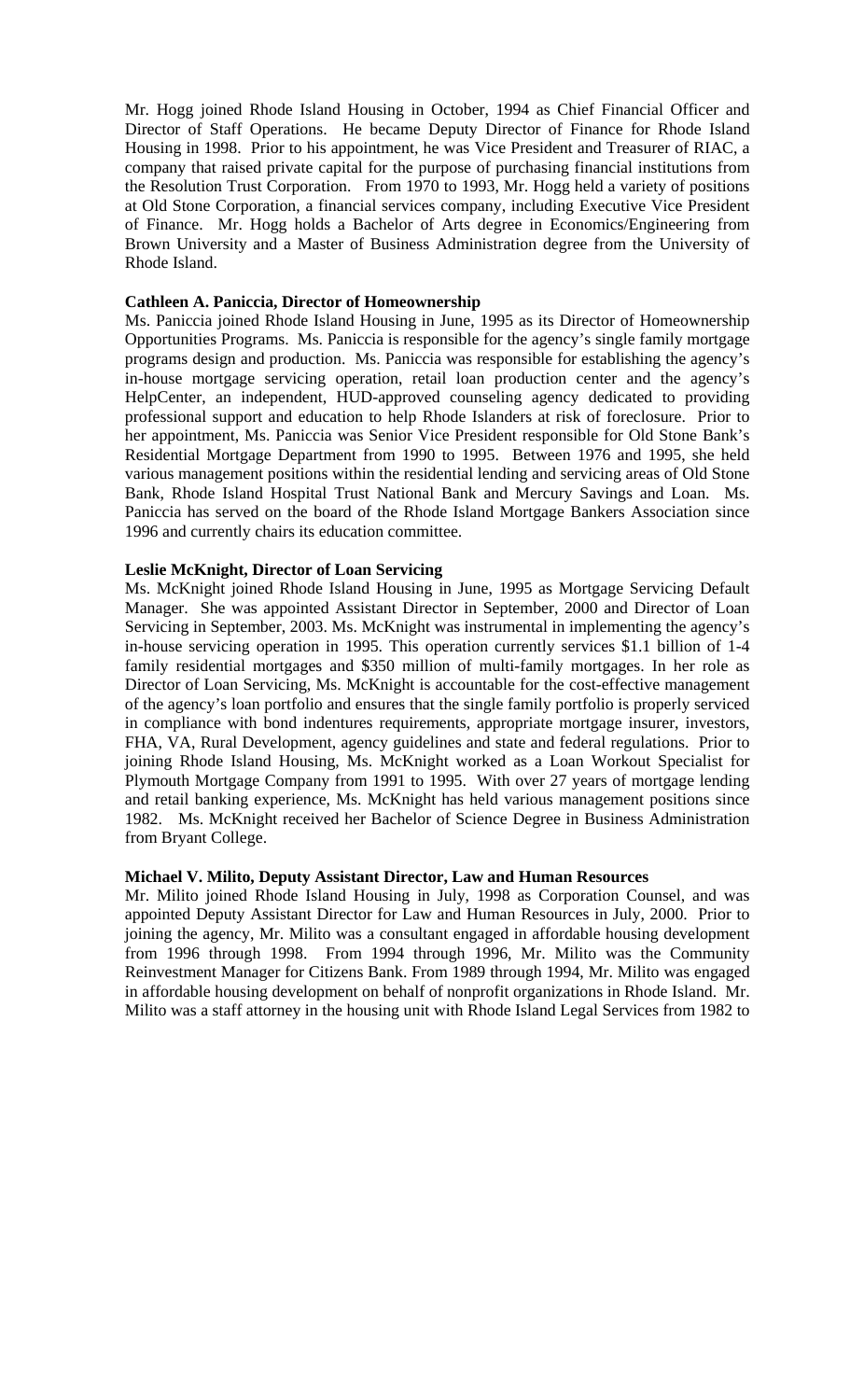1989. Mr. Milito received a Bachelor of Arts degree from Le Moyne College and a Juris Doctorate from Northeastern University School of Law.

## **Kara L. Lachapelle - Controller**

Ms. Lachapelle joined Rhode Island Housing in October, 2001 and served as Assistant Controller from 2001 to 2007. She was appointed Controller in January, 2007. Ms. Lachapelle is also responsible for the agency's investor accounting function which currently includes reconciliation and remittance to the Bond Trustee of our current residential loan portfolio of \$1.2 billion. In addition, Ms. Lachapelle is responsible for the reconciliation and remittance of the agency's \$350 million multi-family portfolio. From 1997 to 2001, Ms. Lachapelle held various positions in public accounting at Rooney, Plokin & Willey, specializing in governmental and non-profit audit clients. Ms. Lachapelle also worked in the Trust Department at Durfee Attleboro Bank. She is a member of the America Institute of Certified Public Accountants and received a Bachelor of Science Degree from Bryant College.

## **Technology & System Infrastructure**

Rhode Island Housing will primarily utilize its current infrastructure and systems to administer HHF Program dollars efficiently and effectively to achieve Program goals. There will be some new technology developed specifically for the HHF Programs to capture, track and monitor each program transaction. Rhode Island Housing will explore every opportunity to leverage in-house resources and technologies and external industry processes, workflows, and reports that are already in use by the industry to perform loss mitigation activities.

## **Internal Controls**

Rhode Island Housing will develop a comprehensive list of data elements and internal control points for each HHF Program from which we will perform regular quality assurance tests, fraud and risk mitigation protocols. The primary elements of any quality fraud mitigation program include timely identification, validation and verification of the processes core areas of risk. In this program, we will focus on validating, verifying and reviewing information provided by the borrower, loan originator, loan servicer, lender and other outside organizations that are a party to the transaction.

Borrowers and lenders/servicers must provide an affidavit certifying the accuracy of submitted documentation and acknowledging that providing false information in order to obtain these funds may result in criminal prosecution as well as a civil action to recover the funds.

## **d. Localization to help areas with concentrated economic distress**

Rhode Island Housing has been tracking the foreclosure crisis as it unfolded since late 2006, when we first began to analyze foreclosure initiation data. As the crisis progressed, we have made monthly reports to our Board covering not only foreclosure initiations but also, when available, national and regional data, including actual foreclosures. In addition, for our 2008 Neighborhood Stabilization Program application, Federal Reserve Bank of Boston analyses of American Loan Performance and McDash data on mortgage performance and characteristics, and the Mortgage Bankers' Association National Delinquency Survey were reviewed.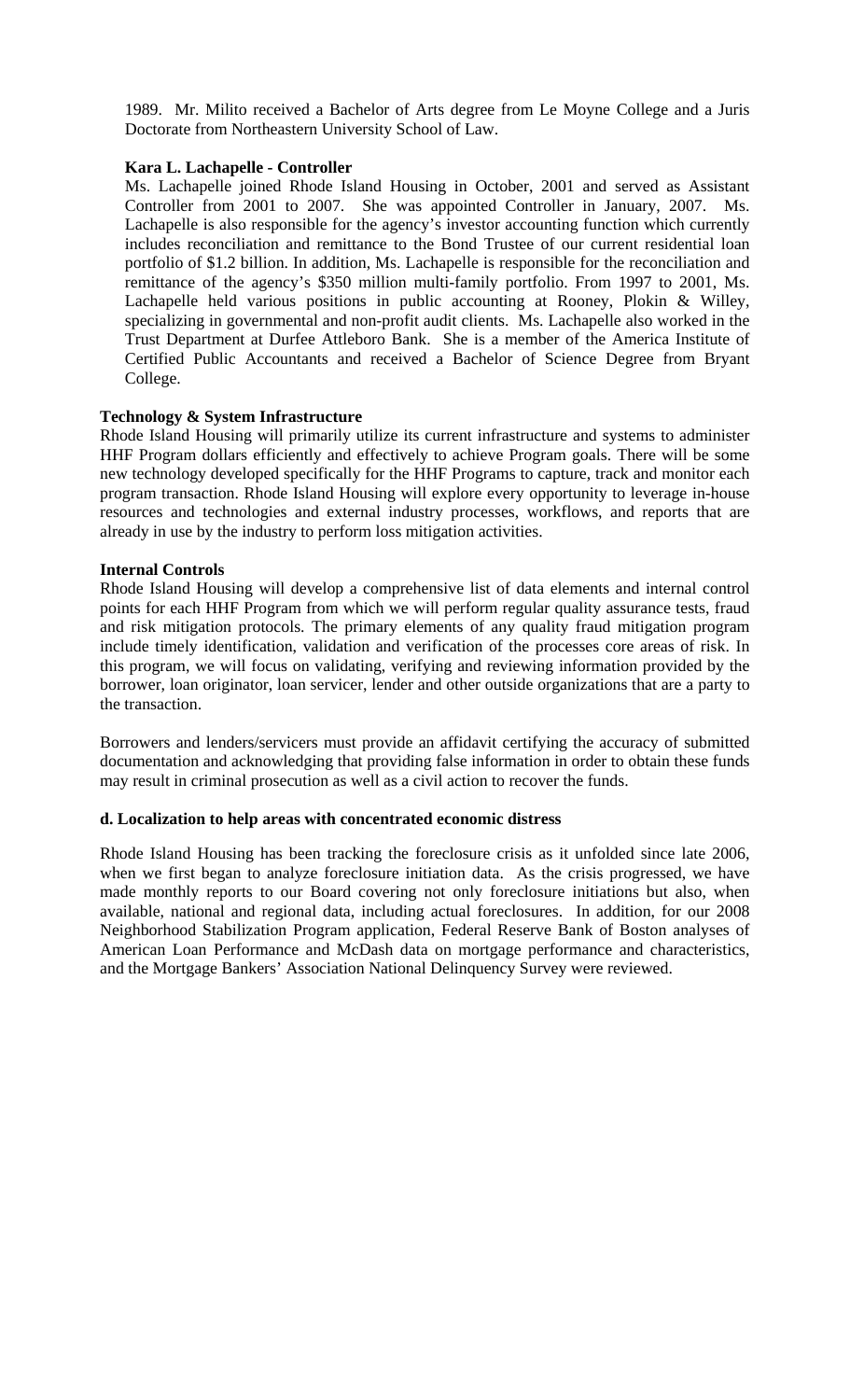For the Hardest Hit Fund application, we also analyzed unemployment statistics from the Rhode Island Department of Labor and Training as well as the U.S. Bureau of Labor Statistics, and reviewed Census Tract details for FEMA applications after the historic flooding that hit March 30-31, 2010.

Based on the analysis of the above data, and given Rhode Island's small size and highly concentrated at-risk population, HHF funds will be available statewide. However, the bulk of the funding will be targeted to those communities most impacted by foreclosures and unemployment.

The eleven most populous cities are home to nearly 63% of the state's population, and these cities are also congruent with the worst of the state's dual economic crises of foreclosure and unemployment. The twelfth city that Rhode Island's plan will target, Central Falls, is small in size, but disproportionately impacted by all measures due to its socio-economic make-up. This twelve community target area comprises approximately 65% of the state's total population.

As illustrated in Table 1 and 2, these cities are the top twelve hardest hit communities in the State based on the number of delinquencies, the number of unemployed, and the number of customers served by the HelpCenter in 2009. These communities represent from 65% to 82% of the economic distress measures of foreclosure initiations, mortgage delinquencies, and unemployment claims. Additionally, these cities are home to nearly 84% of Rhode Island Housing's HelpCenter customers, which was set up in November 2007, to help counsel the homeowners of the then-emerging foreclosure crisis. The HelpCenter, as well as the other HUD approved counseling agencies in the State, are also all located within these 12 targeted communities and will be providing outreach to eligible homeowners. We anticipate that approximately 70% of the Hardest-Hit Funds will be disbursed on behalf of homeowners in these top 12 communities.

As noted, Hardest-Hit Funds will be available to every community in the State. Thirty of the State's thirty-nine cities and towns had unemployment rates of 12% or higher in February 2010. These communities represent about 85.45% of the State's population. We therefore estimate that at least 85% of the Hardest-Hit Funds will benefit homeowners in communities with unemployment rates of 12% or higher.

As the program progresses, we anticipate continuing to analyze data sets to monitor progress in achieving our goals and keeping the programs fine-tuned to reflect the needs of our State's homeowners.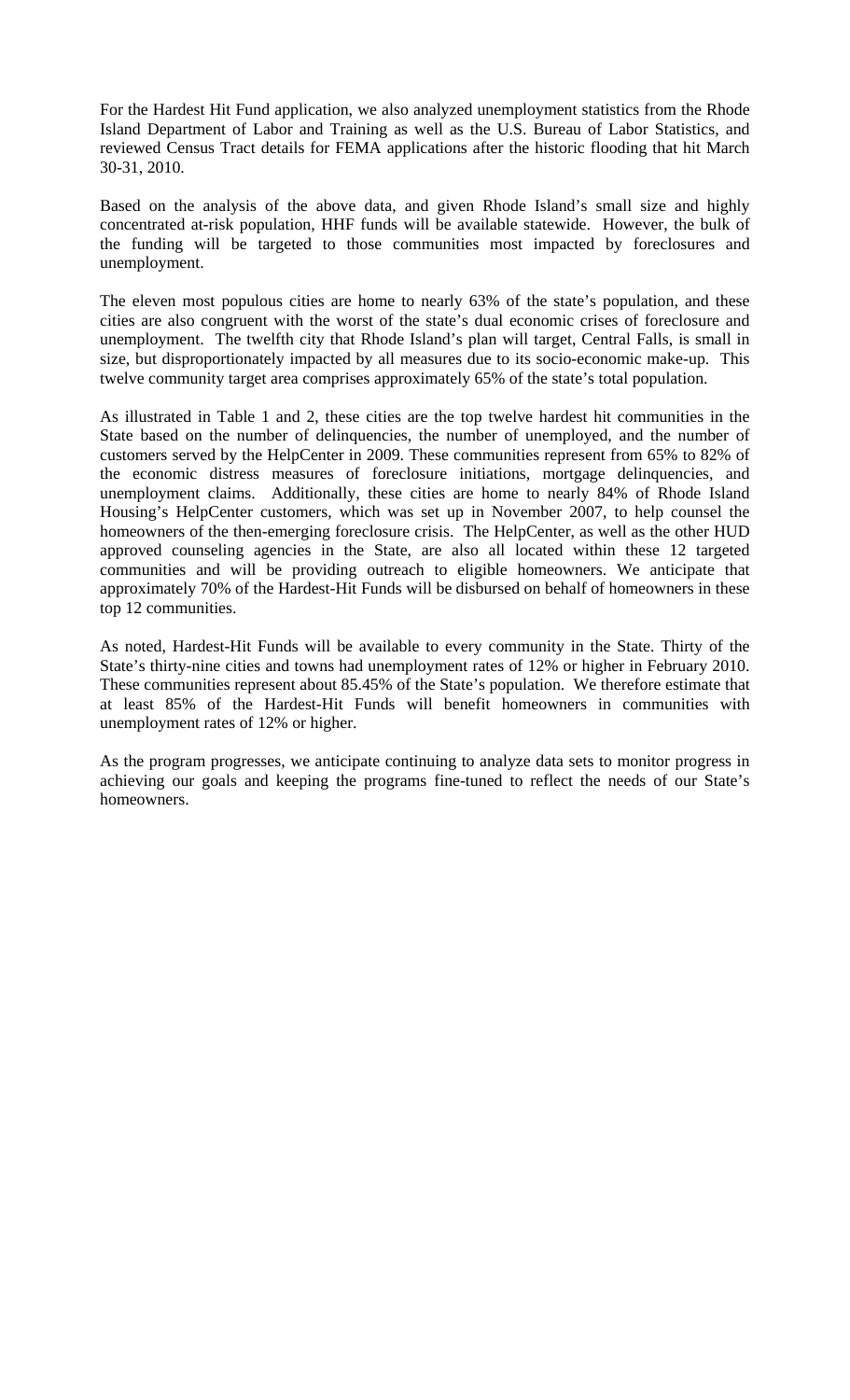#### **Table 1**

## **Rhode Island Housing Hardest Hit Fund Program Data Measures**

| <b>Cities</b>           | Foreclosure<br><b>Initiations</b> | <b>Cities</b>        | 90-day<br>Delinquencies | <b>Cities</b>           | 30-60 day<br>Delinquencies | <b>Cities</b>        | Unemployment<br>Claims | <b>Cities</b>              | <b>RIH</b><br>HelpCenter<br><b>Clients</b> |
|-------------------------|-----------------------------------|----------------------|-------------------------|-------------------------|----------------------------|----------------------|------------------------|----------------------------|--------------------------------------------|
| Providence              | 1,793                             | Providence           | 1,066                   | Providence              | 807                        | Providence           | 11572                  | Providence                 | 955                                        |
| Warwick                 | 986                               | Warwick              | 462                     | Warwick                 | 443                        | Warwick              | 5802                   | Cranston                   | 294                                        |
| Cranston                | 599                               | Cranston             | 383                     | Cranston                | 385                        | Cranston             | 5405                   | Pawtucket                  | 264                                        |
| Pawtucket               | 596                               | Pawtucket            | 335                     | Pawtucket               | 285                        | Pawtucket            | 5267                   | Warwick                    | 261                                        |
| Woonsocket              | 379                               | Johnston             | 179                     | East Providence         | 202                        | E. Providence        | 3785                   | Johnston                   | 127                                        |
| West Warwick            | 324                               | Woonsocket           | 168                     | Coventry                | 177                        | Woonsocket           | 3428                   | N. Providence              | 125                                        |
| North Providence        | 302                               | E. Providence        | 160                     | West Warwick            | 150                        | Coventry             | 2680                   | E. Providence              | 124                                        |
| Johnston                | 300                               | Coventry             | 148                     | Johnston                | 146                        | Cumberland           | 2436                   | West Warwick               | 86                                         |
| Coventry                | 267                               | West Warwick         | 143                     | Woonsocket              | 134                        | West Warwick         | 2414                   | Woonsocket                 | 85                                         |
| East Providence         | 233                               | Cumberland           | 103                     | Cumberland              | 113                        | Johnston             | 2329                   | Coventry                   | 63                                         |
| Cumberland              | 172                               | <b>Central Falls</b> | 82                      | North Providence        | 85                         | N. Providence        | 2276                   | Central Falls              | 60                                         |
| <b>Central Falls</b>    | 150                               | N. Providence        | 69                      | <b>Central Falls</b>    | 54                         | <b>Central Falls</b> | 1272                   | Cumberland                 | 59                                         |
|                         | 6,101                             |                      | 3,298                   |                         | 2,981                      |                      | 48,666                 |                            | 2,503                                      |
| 81.71% of state's total |                                   |                      | 76.13% of state's total | 71.78% of state's total |                            |                      | 64.7% of state's total | 83.94% of HelpCenter total |                                            |

#### **Data Sources:**

- 1. Foreclosure Initiations (April 2009-March 2010), *Kent County Daily Times* and The Warren Group
- 2. Delinquencies, Federal Reserve Bank of Boston analysis of McDash data (December 2009)
- 3. Unemployment Claims, RI Department of Labor and Training and US Bureau of Labor Statistics (February 2010)
- 4. Rhode Island Housing HelpCenter clients (March 2007-March 2010), Rhode Island Housing per NeighborWorks America's National Foreclosure Mitigation Counseling Grant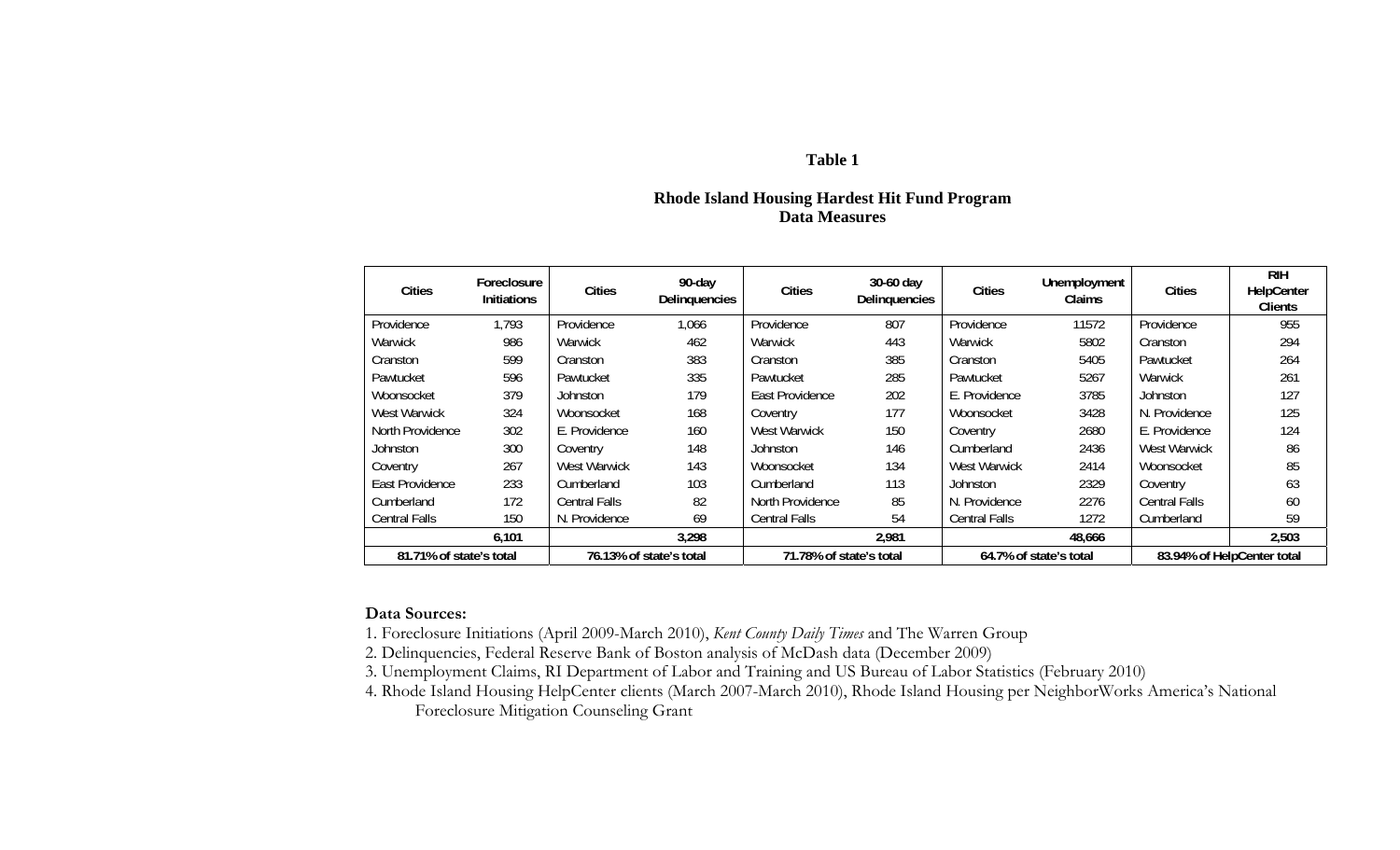# Table 2

| Municipality                    | 2000 Census Population | UE Rate--Feb 2010 (BLS) |
|---------------------------------|------------------------|-------------------------|
| New Shoreham                    | 1,010                  | 27.5%                   |
| Little Compton                  | 3,593                  | 15.5%                   |
| Woonsocket                      | 43,224                 | 15.4%                   |
| <b>Central Falls</b>            | 18,928                 | 15.4%                   |
| Tiverton                        | 15,260                 | 14.9%                   |
| Johnston                        | 28,219                 | 14.8%                   |
| <b>Burrillville</b>             | 15,796                 | 14.7%                   |
| Charlestown                     | 7,859                  | 14.7%                   |
| Providence                      | 173,618                | 14.6%                   |
| Newport                         | 26,475                 | 14.6%                   |
| East Providence                 | 48,688                 | 14.5%                   |
| <b>West Warwick</b>             | 29,581                 | 14.4%                   |
| Hopkinton                       | 7,836                  | 14.3%                   |
| Warren                          | 11,360                 | 14.1%                   |
| Pawtucket                       | 72,958                 | 14.0%                   |
| Foster                          | 4,274                  | 13.9%                   |
| Middletown                      | 17,334                 | 13.5%                   |
| Scituate                        | 10,324                 | 13.3%                   |
| <b>Bristol</b>                  | 22,469                 | 13.2%                   |
| Coventry                        | 33,638                 | 13.0%                   |
| Smithfield                      | 20,589                 | 13.0%                   |
| Cranston                        | 79,269                 | 12.8%                   |
| East Greenwich                  | 12,948                 | 12.8%                   |
| Cumberland                      | 31,840                 | 12.3%                   |
| Exeter                          | 6,045                  | 12.3%                   |
| North Providence                | 32,411                 | 12.2%                   |
| <b>West Greenwich</b>           | 5,115                  | 12.2%                   |
| Lincoln                         | 20,898                 | 12.1%                   |
| North Smithfield                | 10,618                 | 12.1%                   |
| Warwick                         | 85,808                 | 12.0%                   |
|                                 | 897,985                |                         |
|                                 |                        |                         |
| <b>Total State Population</b>   | 1,050,788              |                         |
| % of population over 12%UE rate | 85.45%                 |                         |

# Rhode Island Unemployment Rates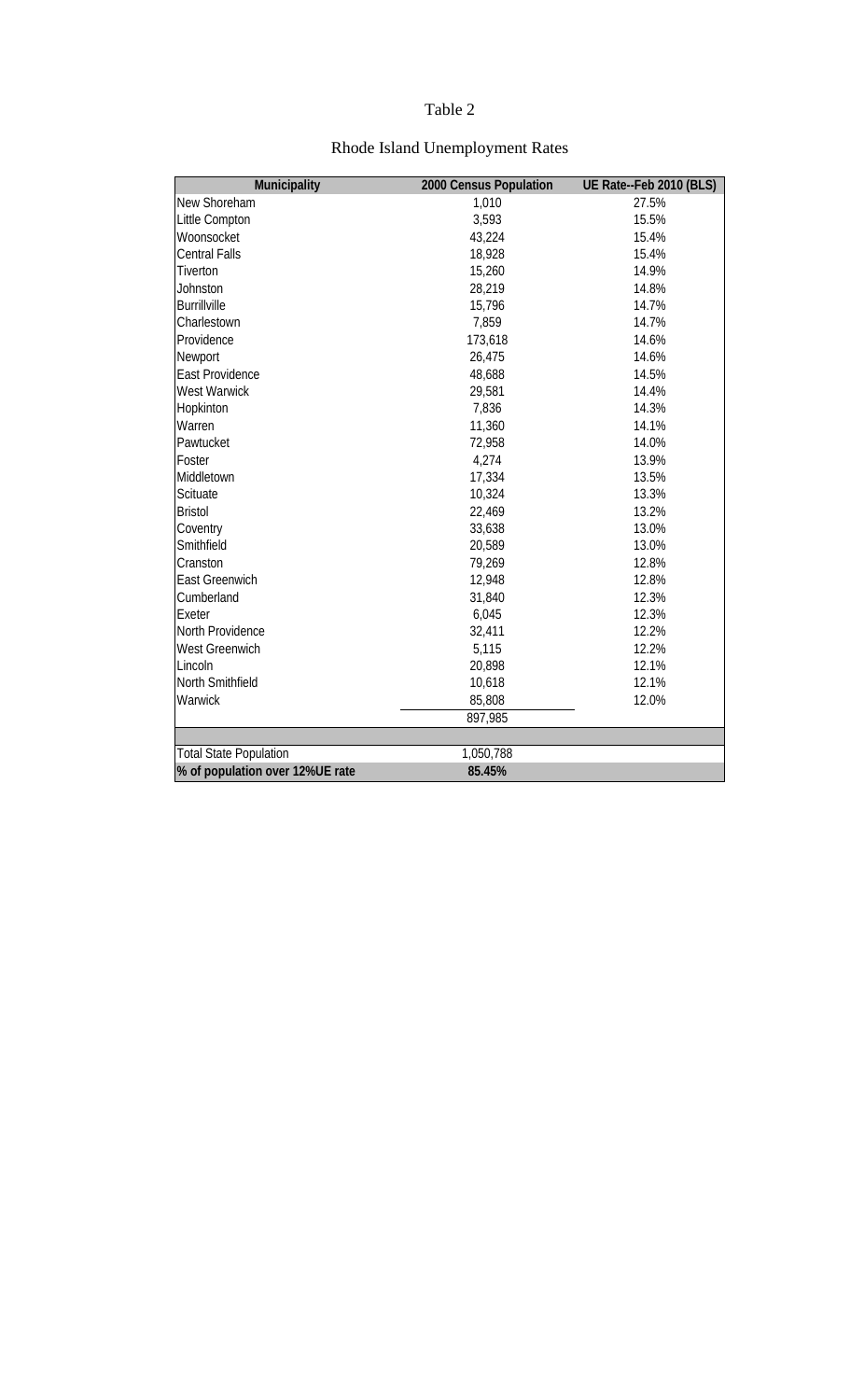### e. **Staffing and business partners**

We expect that an initial wave of borrowers will contact Rhode Island Housing's HelpCenter, other Rhode Island HUD-approved counseling agencies or lender/servicers seeking to take advantage of one or more of the new HHF Programs. Through the first 6 months we anticipate a heavy monthly inflow of borrowers that are experiencing financial hardships or have newly defaulted on their loans as lender servicers work through their pipeline. This will place an immediate demand on current Rhode Island Housing's staff once the HHF Program funds become available.

The staffing plan detailed below is based on Rhode Island Housing's Proposal for the HHF Programs and the efforts needed to develop, implement and support the programs for their expected duration.

The following is Rhode Island Housing's best estimate of the staffing requirements for the HHF Programs, and includes estimates of the number of staff necessary for the duration of the program.

| Role                            | <b>Role Description</b>    | # of Staff and Timeline        |
|---------------------------------|----------------------------|--------------------------------|
| <b>Executive Director</b>       | Oversight                  | 1 nominal throughout           |
|                                 |                            | Program life                   |
| Deputy Director for             | Oversight                  | 1 nominal throughout           |
| Programs                        |                            | Program life                   |
| Deputy Director of Finance      | Oversight                  | 1 nominal throughout           |
|                                 |                            | Program life                   |
| Deputy Assistant Director for   | Legal and compliance       | 1 nominal throughout           |
| Law and Human Resources         | oversight                  | Program life                   |
| Director of Homeownership       | Oversee the HHF Program    | 1 part-time throughout         |
|                                 | operations, ultimately     | Program life                   |
|                                 | responsible for HF         |                                |
|                                 | Program delivery           |                                |
| <b>HHF Program Underwriting</b> | Responsible for the day-   | 1 full-time throughout         |
| and Operations Manager          | to-day operations of the   | Program life                   |
|                                 | <b>HHF</b> Program         | (Compliance & Reporting)       |
| <b>HHF</b> Program              | Responsible for            | 5 full-time staff during       |
| <b>Underwriting Staff</b>       | underwriting the           | funds allocation only; may     |
|                                 | application packages       | include underwriters to be     |
|                                 | received from servicers    | housed at key triage           |
|                                 | and HHF certified HUD-     | locations; anticipate that the |
|                                 | counselors for Hardest Hit | number of staff necessary      |
|                                 | funds and ensuring the     | will be greater in year 1 and  |
|                                 | program and lender         | will lessen progressively      |
|                                 | criteria are met.          | after 18 months                |
|                                 |                            |                                |
|                                 | Working with senior        |                                |
|                                 | program managers,          |                                |
|                                 | provide program training   |                                |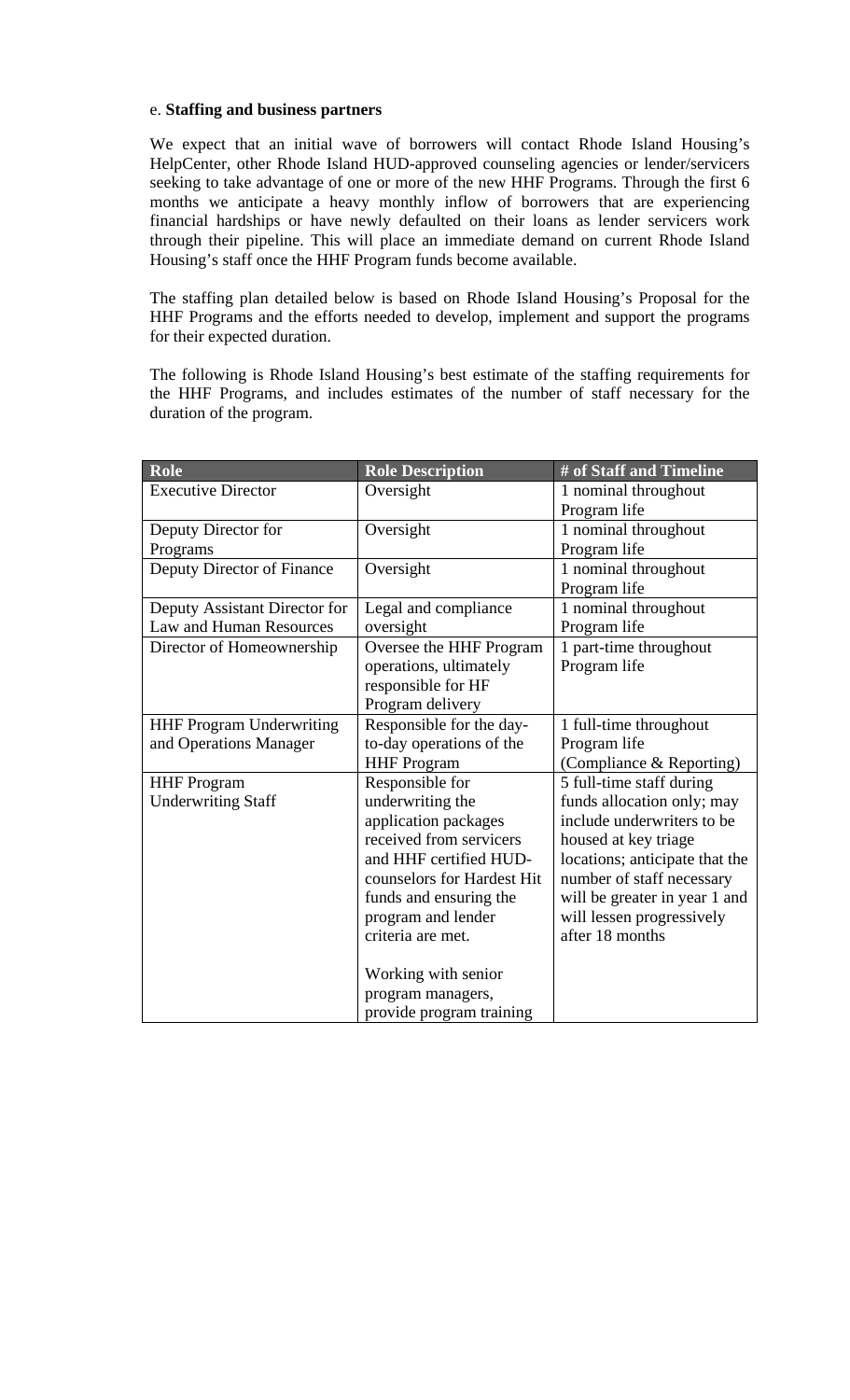|                                   | materials and information          |                                |
|-----------------------------------|------------------------------------|--------------------------------|
|                                   | to various housing                 |                                |
|                                   | stakeholders (e.g.,                |                                |
|                                   | servicers, counselors,             |                                |
|                                   | advocates) regarding the           |                                |
|                                   | <b>HHF</b> Program, policies       |                                |
|                                   | and processes                      |                                |
| <b>HHF Program Processing</b>     | Responsible for reviewing          | 5 full-time staff during       |
| <b>Staff</b>                      | and processing application         | funds allocation only; may     |
|                                   | packages received from             | include underwriters to be     |
|                                   | <b>HHF</b> certified HUD           | housed at key triage           |
|                                   | approved counseling                | locations; anticipate that the |
|                                   | agencies and                       | number of staff necessary      |
|                                   | lender/servicers.                  | will be greater in year 1 and  |
|                                   |                                    | will lessen progressively      |
|                                   |                                    | after 18 months                |
| <b>HHF Call Center Processors</b> | Responsible for answering          | 2 full-time throughout         |
|                                   | inbound calls from, and            | Program life                   |
|                                   | making outbound follow             |                                |
|                                   | up calls to homeowners,            |                                |
|                                   | servicers, counselors, and         |                                |
|                                   | other housing stakeholders         |                                |
|                                   | involved in the HHF                |                                |
|                                   | Program                            |                                |
| HelpCenter Manager                | Responsible for the day-           | 1 part-time throughout         |
|                                   | to-day operations HHF              | Program life                   |
|                                   |                                    |                                |
|                                   | HelpCenter Triage                  |                                |
|                                   | counseling                         |                                |
| <b>HHF HelpCenter Triage</b>      | Responsible for intake             | 3 full-time throughout         |
| Counselors                        | and collection of                  | Program life                   |
|                                   | supporting documents               |                                |
|                                   | applicants to determine            |                                |
|                                   | eligibility for HHF                |                                |
|                                   | Programs                           |                                |
| <b>HHF HelpCenter Triage</b>      | Responsible for reviewing          | 2 full-time throughout         |
| Processors                        | and processing application         | Program life                   |
|                                   | packages for HHF                   |                                |
|                                   | Programs                           |                                |
| Quality Assurance $\&$            | Responsible for managing           | 1 part-time throughout         |
| Reporting                         | functions required to              | Program life                   |
|                                   | ensure compliance with             |                                |
|                                   | Treasury and internal              |                                |
|                                   | compliance guidelines              |                                |
|                                   | control to mitigate fraud          |                                |
|                                   | and risk. Will ensure              |                                |
|                                   | guidelines and processes           |                                |
|                                   | comply with industry<br>standards. |                                |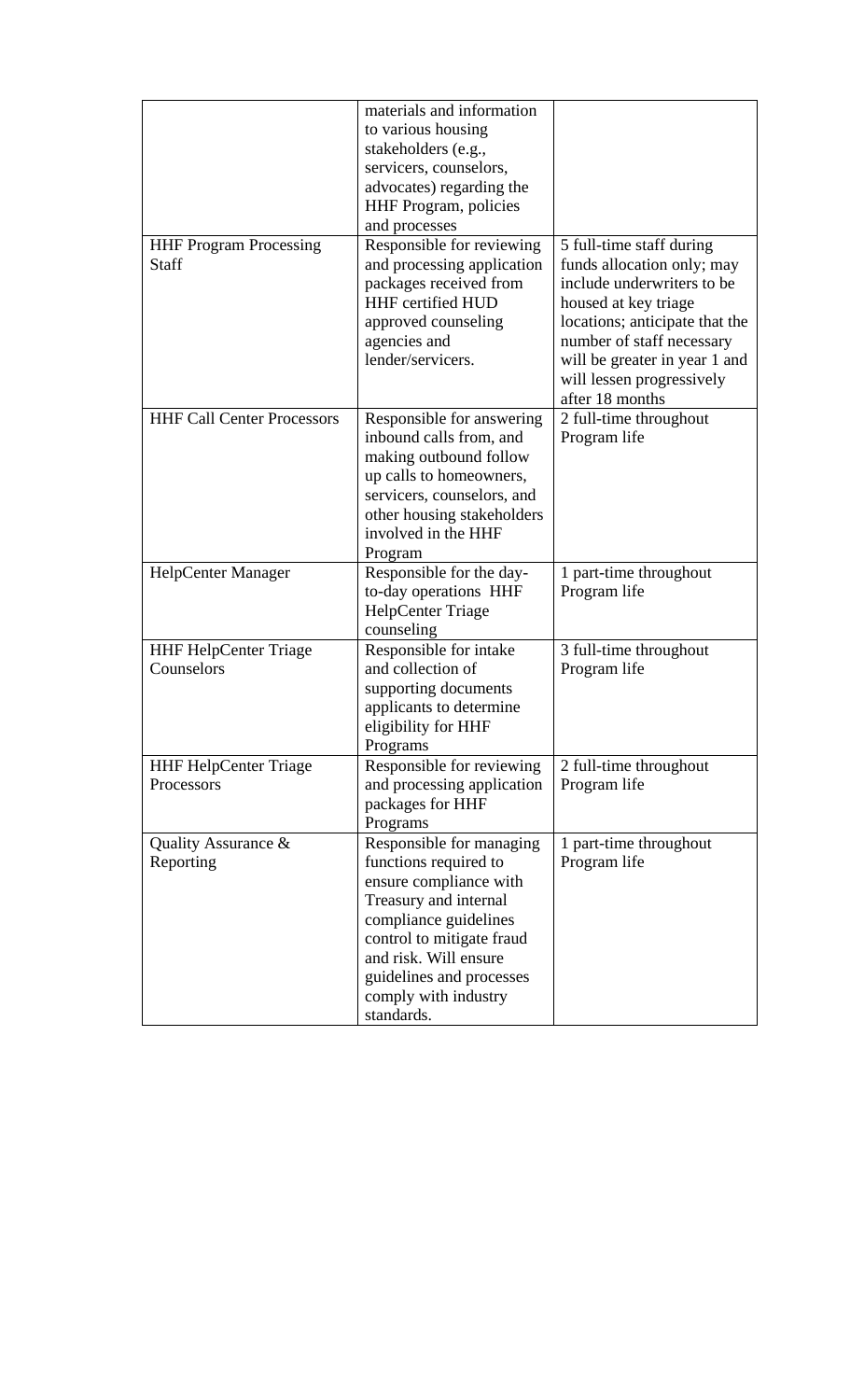| <b>HHF</b> Program<br><b>Quality Control Staff</b>            | Responsible for reviewing<br>HHF Program processes,<br>policies, practices and<br>reporting and conducting<br>quality control audits to<br>ensure compliance with<br>program guidelines and<br>mitigate fraud and risk. | 1 full-time throughout<br>Program life                                                                                                                         |
|---------------------------------------------------------------|-------------------------------------------------------------------------------------------------------------------------------------------------------------------------------------------------------------------------|----------------------------------------------------------------------------------------------------------------------------------------------------------------|
| <b>Assistant Director of Policy -</b><br>Program Data Analyst | Responsible for analyzing<br>the HHF Program housing<br>program data to identify<br>trends and ensure business<br>processes are continuously<br>improved                                                                | 1 part-time throughout<br>Program life                                                                                                                         |
| <b>Information Technology</b><br>Director                     | Oversee the development,<br>maintenance and delivery<br>of the technology<br>components that enable<br>the HHF Program                                                                                                  | Nominal effort throughout<br>Program life                                                                                                                      |
| Controller                                                    | Oversee accounting<br>program function and<br><b>HHF Program fund audit</b><br>compliance.                                                                                                                              | Part-time throughout<br>Program life                                                                                                                           |
| <b>HHF Accounting Program</b><br>Manager                      | Responsible for ensuring<br>the proper accounting of<br>HHF Program funds;<br>appropriately responds to<br>findings of independent<br>financial auditor                                                                 | Full-time throughout<br>Program life                                                                                                                           |
| <b>Communications Director</b>                                | Oversee the<br>communication and<br>outreach for the HHF<br>Program, ultimately<br>responsible for<br>communication delivery                                                                                            | Part-time throughout<br>Program life                                                                                                                           |
| <b>Business Partners</b><br><b>Audit Firm Contractor</b>      | Provides independent<br>financial audit, program<br>audit of Rhode Island<br>Housing processes and<br>audits of participating<br>servicers                                                                              | Anticipate no more than<br>the equivalent of one<br>fulltime contractor for the<br>funds allocation period and<br>part-time during reporting<br>and compliance |
| <b>Communications Consultant</b><br>Firm                      | Provide consultation<br>necessary to develop a<br>communications and<br>outreach plan to reach                                                                                                                          | Anticipate engagement in<br>preparation for Program<br>rollout and periodically<br>throughout Program life                                                     |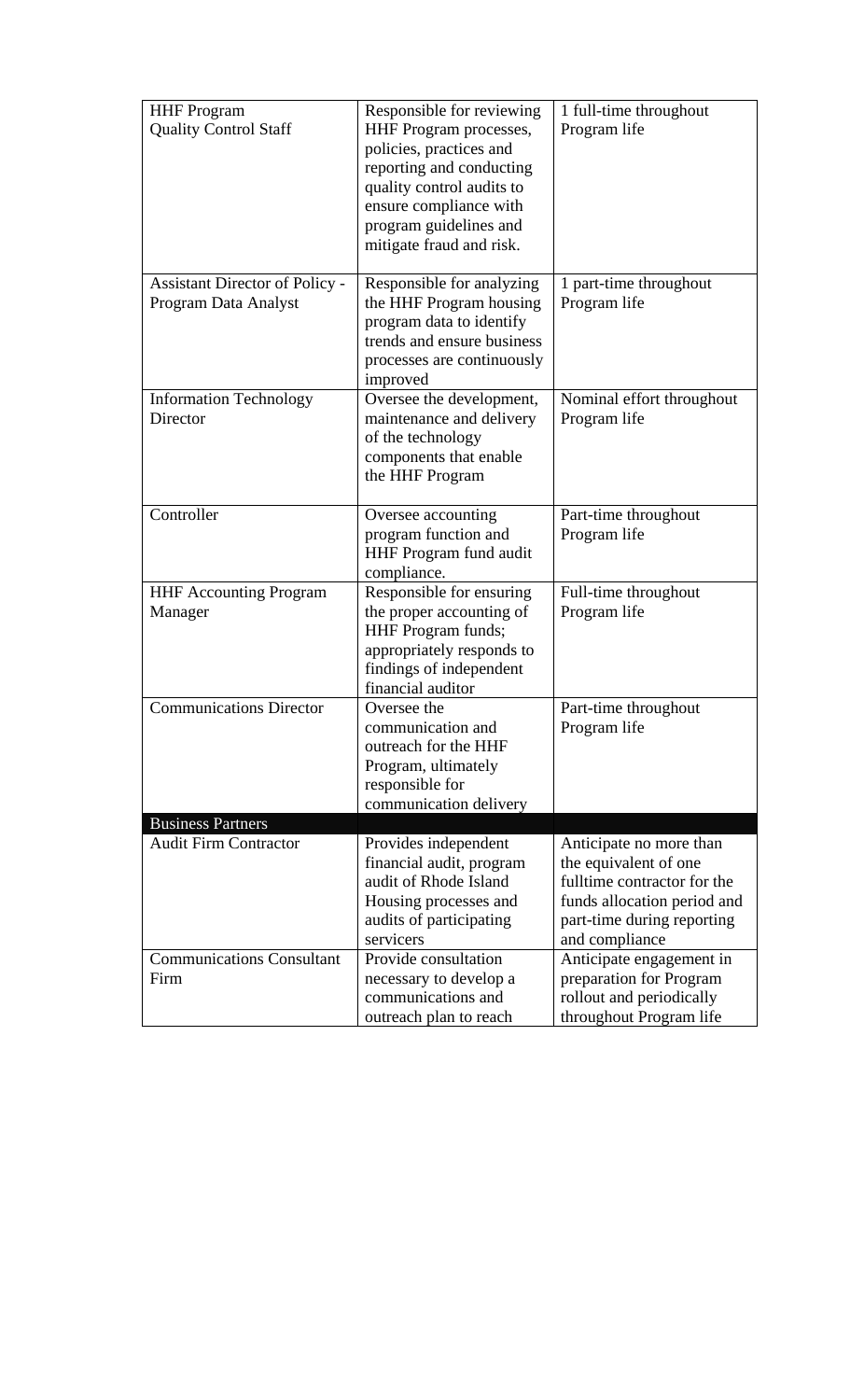|                                 | target audience             |                      |
|---------------------------------|-----------------------------|----------------------|
| <b>HHF Certified Counseling</b> | Responsible for intake      | Full-time throughout |
| Agencies                        | triage document collection  | Program life.        |
|                                 | and referral to appropriate |                      |
|                                 | HHF program                 |                      |
| <b>HHF Working Group</b>        | Rely upon to help review    | Attend quarterly     |
| (comprised of partners from     | and monitor Program         | performance review   |
| state agencies, lenders, non-   | performance.                | meeting throughout   |
| profits and businesses)         |                             | Program life         |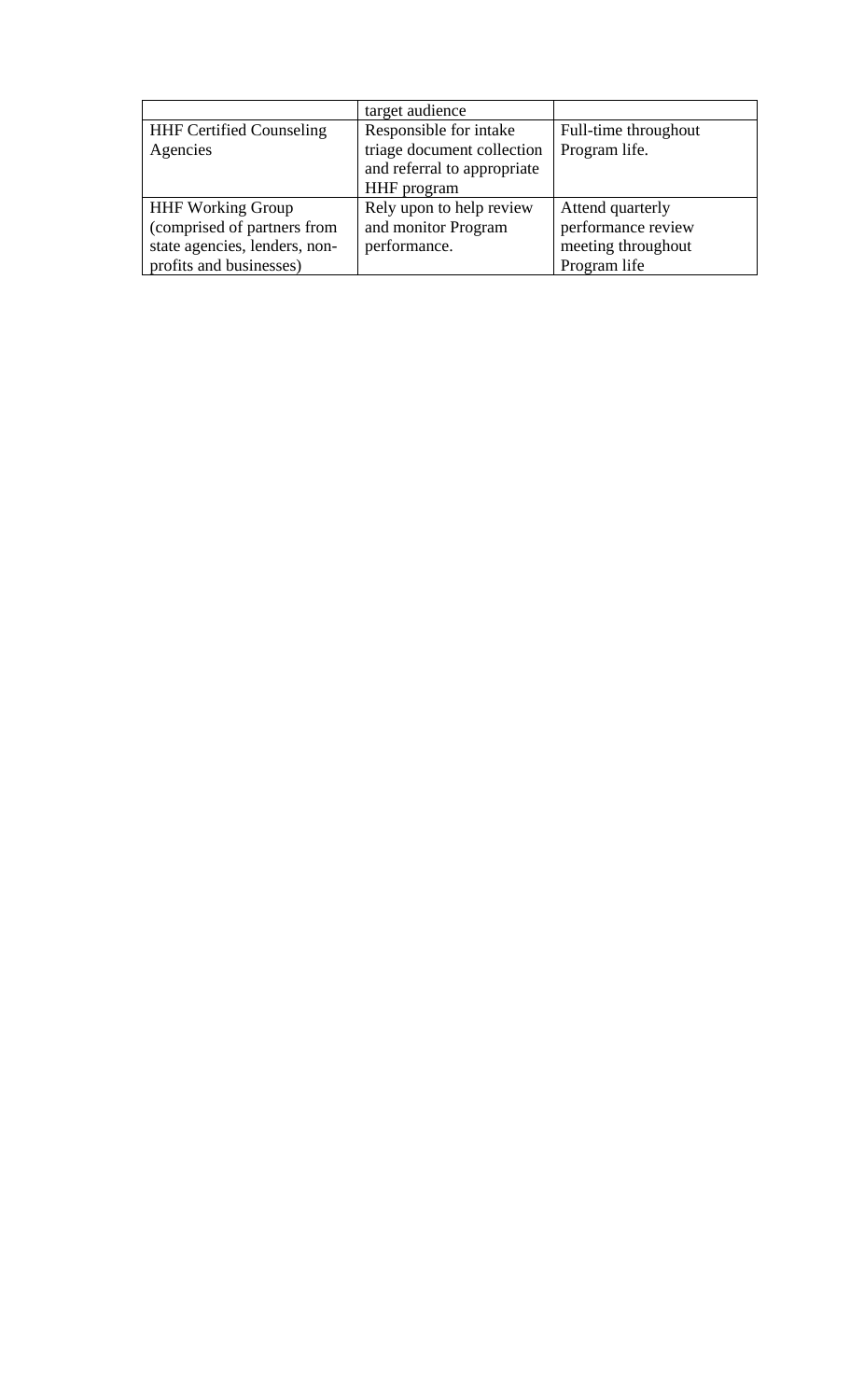Rhode Island Housing HHF Program Organization Chart

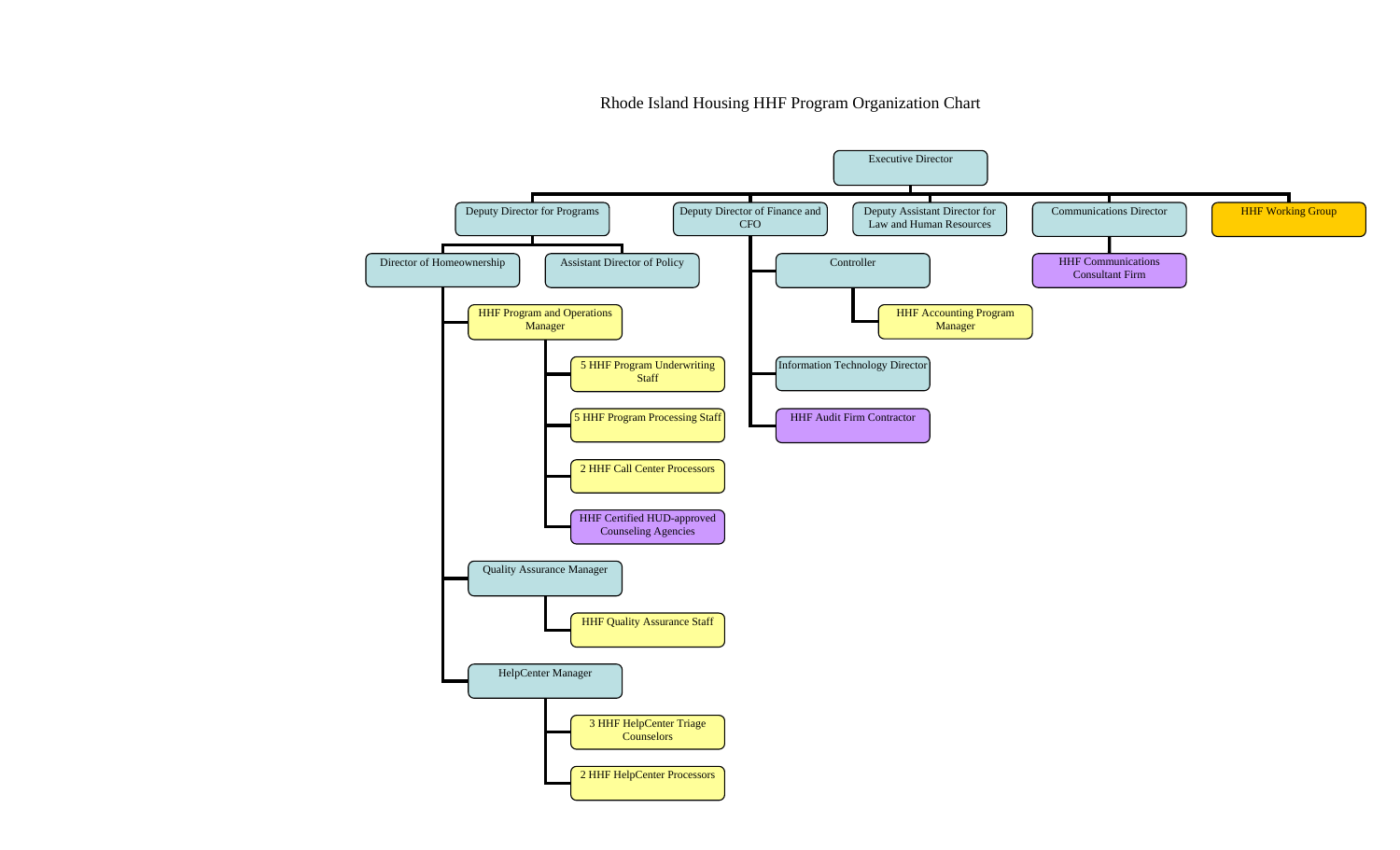|                           | <b>Proposed HHF Program Budget and Families Served</b>                                       |              |        |
|---------------------------|----------------------------------------------------------------------------------------------|--------------|--------|
| (\$ millions)             |                                                                                              |              |        |
| <b>Program Allocation</b> |                                                                                              |              |        |
|                           | 1. Loan Modification Assistance - HAMP                                                       | \$6.9        |        |
|                           | 2. Loan Modification Assistance - Non-HAMP                                                   | 9.0          |        |
|                           | 3. Temporary and Immediate Homeowners Assistance                                             | 16.5         |        |
|                           | 4. Moving Forward Assistance                                                                 | 3.5          |        |
|                           | <b>Total for Programs</b>                                                                    |              | \$35.9 |
| <b>Program Expenses</b>   |                                                                                              |              |        |
|                           | * Intake $(8,000 \times $200)$                                                               | \$1.6        |        |
|                           | **Work-out/success $(4,000 \times $400)$                                                     | 1.6          |        |
|                           | Administration (9.1%)                                                                        | 3.9          |        |
|                           | <b>Total Program Expenses</b>                                                                |              | 7.1    |
| <b>Total</b>              |                                                                                              |              | \$43.0 |
|                           | * Intake funds will be used to determine potential eligibility for the HHF Programs.         |              |        |
|                           | **Work-out/ Success will only be awarded if a customer is served by one of the HHF Programs. |              |        |
|                           |                                                                                              |              |        |
|                           | <b>Rhode Island Families Served</b><br>1. Loan Modification Assistance - HAMP                |              |        |
|                           | 2. Loan Modification Assistance - Non-HAMP                                                   | 1,150        |        |
|                           |                                                                                              | 1,500        |        |
|                           | 3. Temporary and Immediate Homeowner Assistance                                              | 1,800<br>550 |        |
|                           | 4. Moving Forward Assistance                                                                 |              |        |
|                           | <b>Total families served</b>                                                                 |              | 5,000  |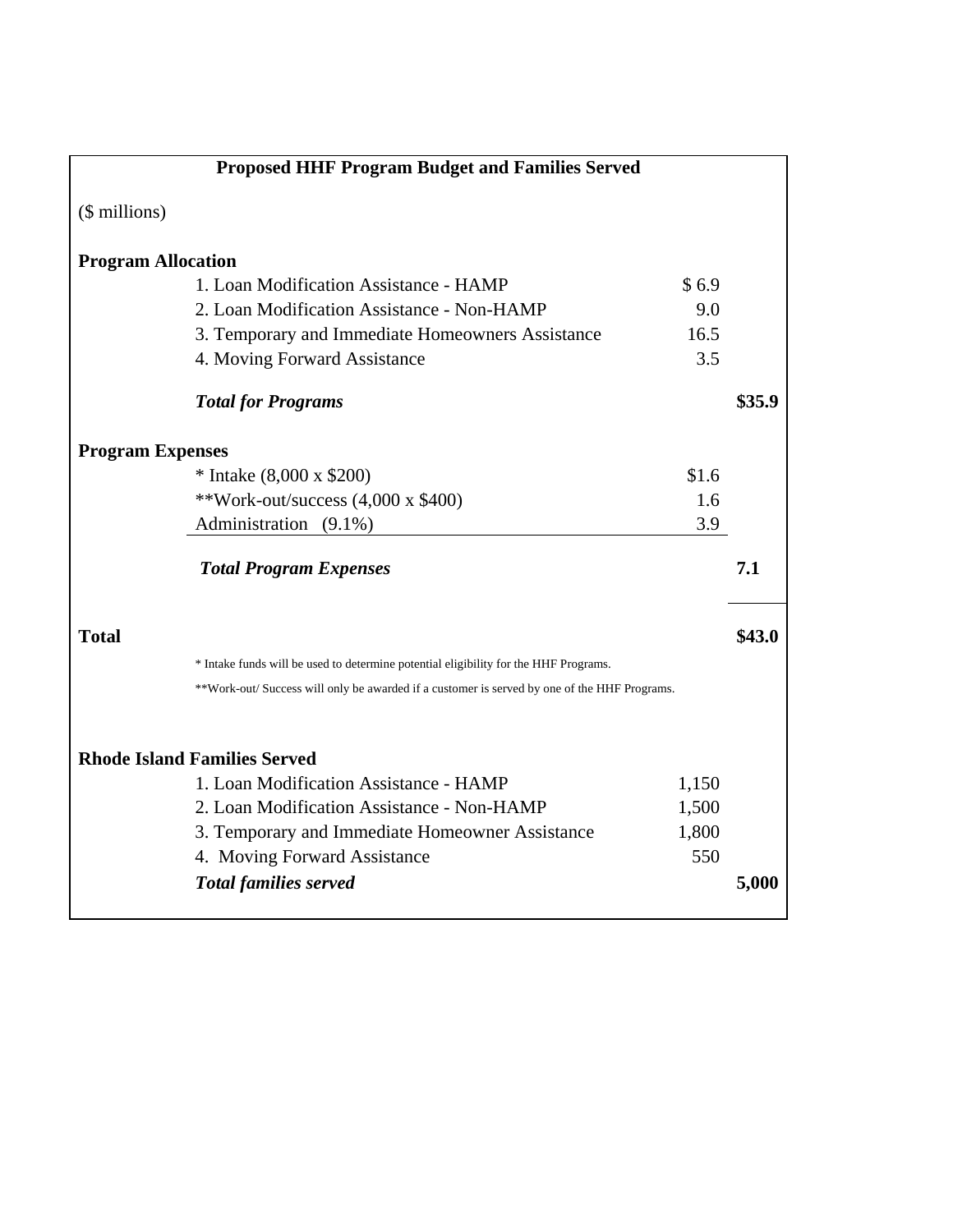### g. **Overview of risk management / fraud prevention**

Rhode Island Housing understands the public interest in ensuring that HHF Program funds are used in a transparent and responsible manner. To that end, Rhode Island Housing will establish protocols to comply with all requirements under EESA, including but not limited to, allowing full compliance and oversight by the U.S. Treasury, the Comptroller General of the United States, Government Accountability Office, the Congressional Oversight Panel, and the Special Inspector General of the Troubled Asset Relief Program as to the application of any EESA funds. Rhode Island Housing agrees to grant access, upon reasonable request, to these governmental entities of all books, communications and records regarding the use of funds provided to Rhode Island Housing under the Hardest Hit Fund.

In most cases, the initial assessment of applicant eligibility for HHF assistance and recommendation for assistance will be conducted by a HUD-approved counseling agency. We expect that a significant number of applicants will be handled by Rhode Island Housing's HelpCenter. Other HUD-approved counseling agencies in the State will also handle applicants for these Programs.

Since the proposed Programs are new and provide assistance not otherwise currently available to troubled borrowers, Rhode Island Housing will require that any HUD-approved foreclosure counseling agency must successfully complete a training session on the Programs. Only counseling agencies that have been certified by Rhode Island Housing may participate in the Programs.

Rhode Island Housing will confirm the HUD-approved counseling agent's assessment of the applicant's qualifications and recommendation for assistance prior to issuing a commitment for HHF assistance.

In addition, lender/servicer involvement and cooperation will be critical to the success of this program. The lender/servicer shares Rhode Island Housing's interest in ensuring that the Program is properly implemented since they will be required to financially participate in any workout transaction under the Program. As a condition of receiving funds under the Program, Rhode Island Housing will require that lenders/servicers agree to cooperate with our compliance and monitoring requirements.

Compliance oversight, internal controls, and fraud prevention will be accomplished through several means including:

• Regular monthly and targeted audits of a statistically significant sample of program files by Rhode Island Housing compliance staff. Approved counseling agencies and lenders/servicers will be contacted with a list of files selected for review and will be required to submit copies of the entire modification file along with any internal processing notes.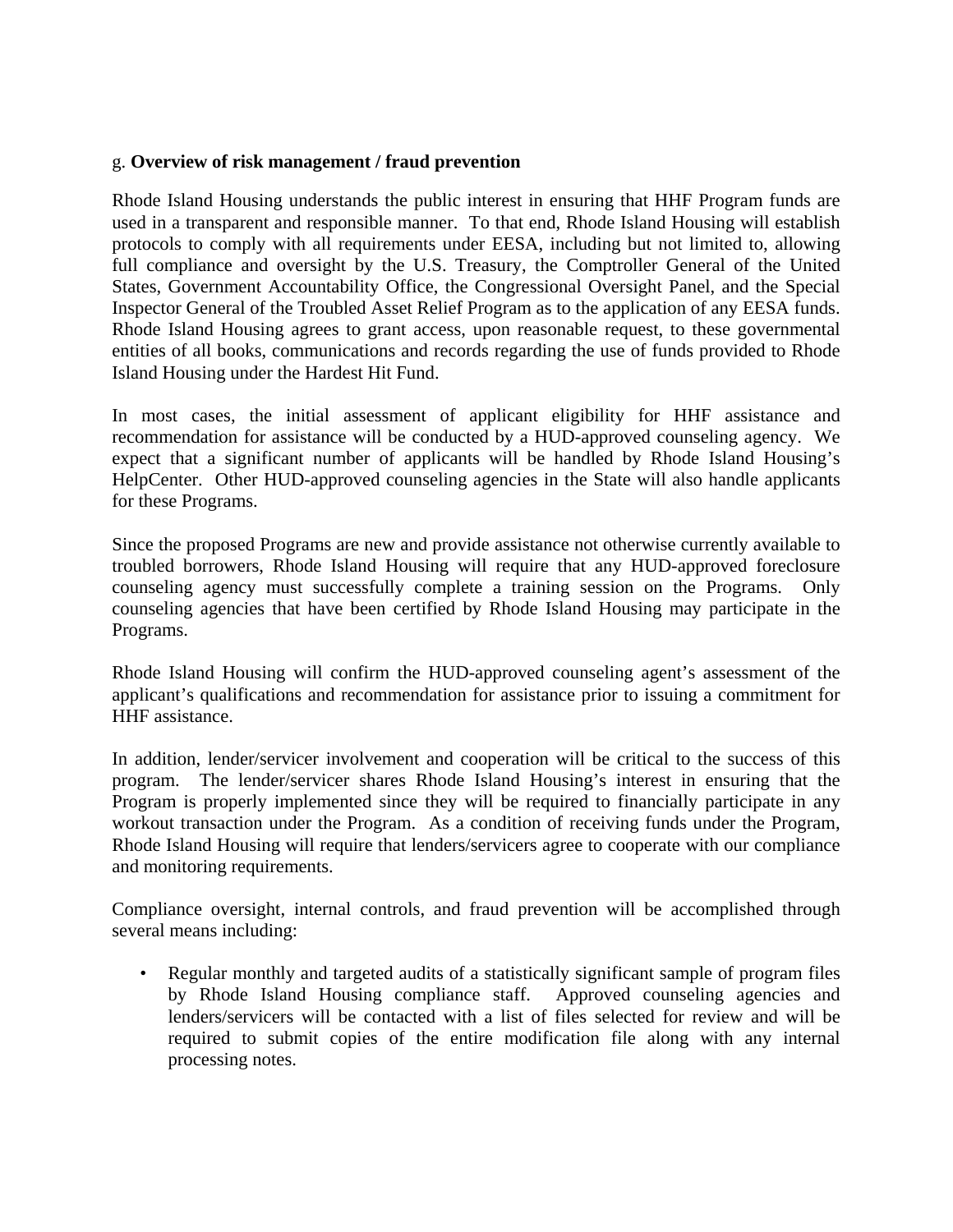- Rhode Island Housing compliance staff will review the file for compliance with program requirements, evidence of internal consistency within the application package, and proper documentation.
- Any files that contain substantive discrepancies or suggest integrity violations will be forwarded to the Quality Control Manager for further review and a complete reverification of the application will be completed by Rhode Island Housing staff.
- Serious or repeated violations of program guidelines or misrepresentations by certified HUD-approved counseling agencies, lenders/servicers or borrowers may result in immediate dismissal from the program, cancellation of assistance to homeowners, referral to appropriate law enforcement authorities, and/or efforts to collect assistance previously provided.

Rhode Island Housing will maintain a separate budget and tracking system for the Hardest-Hit Fund Program, and all Treasury funds provided to implement this plan will be used solely to fund the Hardest-Hit Fund Program and related expenses.

Rhode Island Housing adheres to OMB A-133 audit requirements. Rhode Island Housing contracts with an independent audit firm to carry out annual audits of the financial statements. The independent auditor opines on the financial statements; internal control over financial reporting and on compliance and other matters; and compliance and internal control applicable to each major federal award program.

## h. **Tracking / reporting**

The primary determination of evaluating the success of our program is whether the applicant was able to obtain a mortgage modification that would allow them to maintain ownership of their home, or achieve an orderly transition from the property in cases where a loan modification is not financially feasible. Rhode Island Housing's anticipates 10,000 requests for assistance and estimates conservatively that about 50% will achieve a successful outcome.

Initial data tracking will be undertaken at the triage stage by the HUD-approved, certified mortgage counseling agencies. These organizations will be required to capture data on each applicant as requested by Rhode Island Housing. These organizations will use third-party data collections software specifically designed for mortgage counselors to collect the required information and transmit it to Rhode Island Housing in a specified format. Examples of this software include CounselorMax, Home Counselor Online or Nstep.

Rhode Island Housing anticipates that the following information will be collected for each applicant:

- Date of HHF Program Application
- Name
- Address
- Date of Birth
- Gender
- Race
- Ethnicity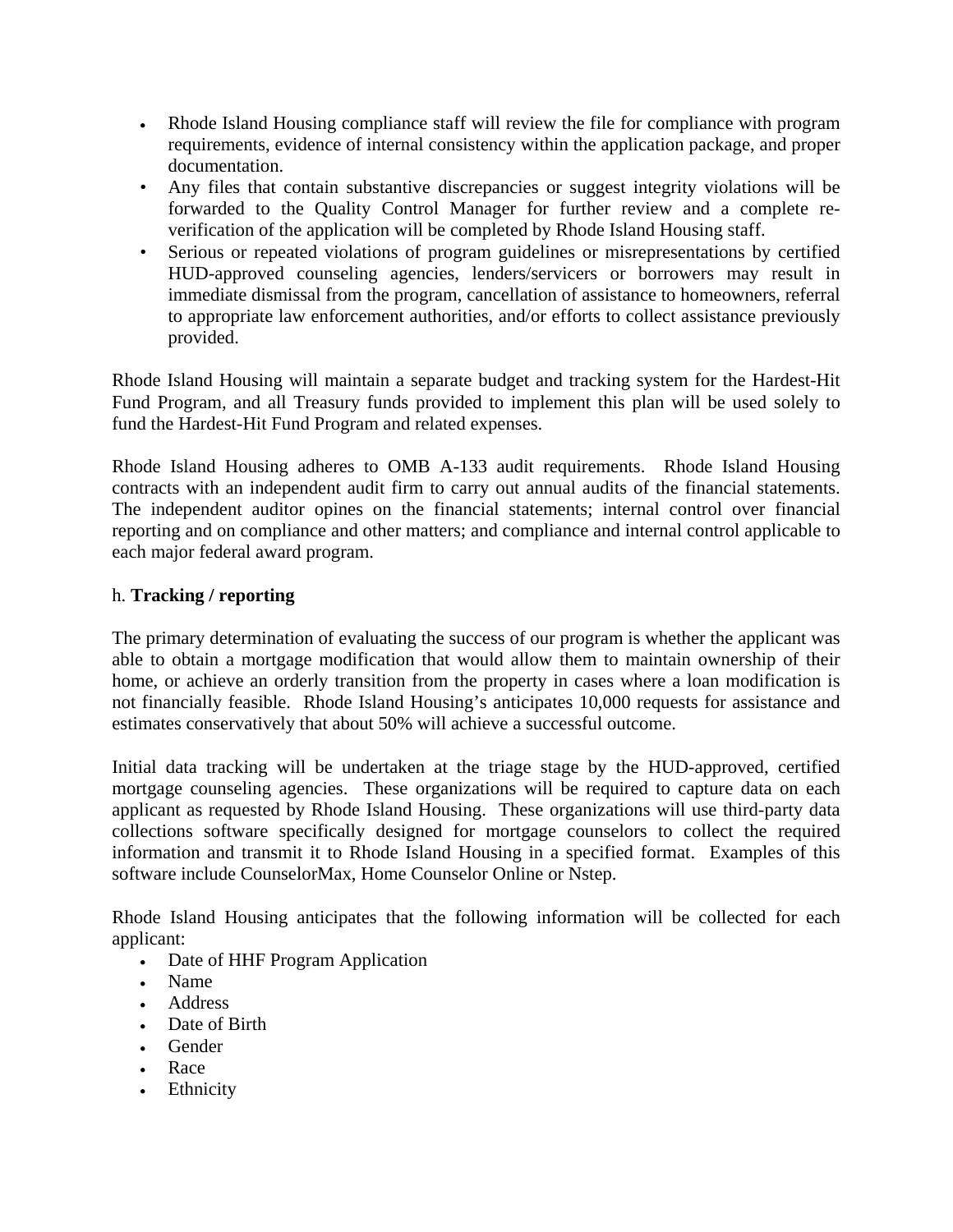- Date of Loan
- Household Size
- Household Income
- Income Source
- Originating Lender
- Current Servicer
- Type of Mortgage
- Second Mortgage Data
- Credit Score
- Current PITI
- Original Housing and Overall DTI Ratio
- Current Housing and Overall DTI Ratio
- FHA/VA Insured
- Reason for Default
- Current Delinquency

Following the intake, this information will be transmitted to Rhode Island Housing. Rhode Island Housing uses The Mitas Group software for financial accounting and certain loan servicing functions. The Mitas Group software offers the ability to track funding sources on a programmatic and transaction lever, export data and provide ad hoc reporting.

Rhode Island Housing will set up a unique record in The Mitas Group system for each applicant under the Program, using the information collected by the mortgage counselor at the triage stage. Rhode Island Housing will be able to track progress of each applicant over time, and permit detailed analysis of the outcomes of the Program, including measuring outcomes against goals. Rhode Island Housing expects to be able to track and generate reports as follows:

#### *Borrower/Property*

- Income
- Ethnicity
- Property location (municipality/census tract)
- LTV and CLTV
- Loan Type
- Property Type
- \$ Contribution, if applicable

#### *Lender/Servicer*

- Program participation rate
- # and \$ for each program
- Program performance approve & cancel rate
- Loan performance # of post-program current/delinquent loans
- Leveraged dollars per program
- Average LTV, borrower income
- By census tract

#### *Program Data*